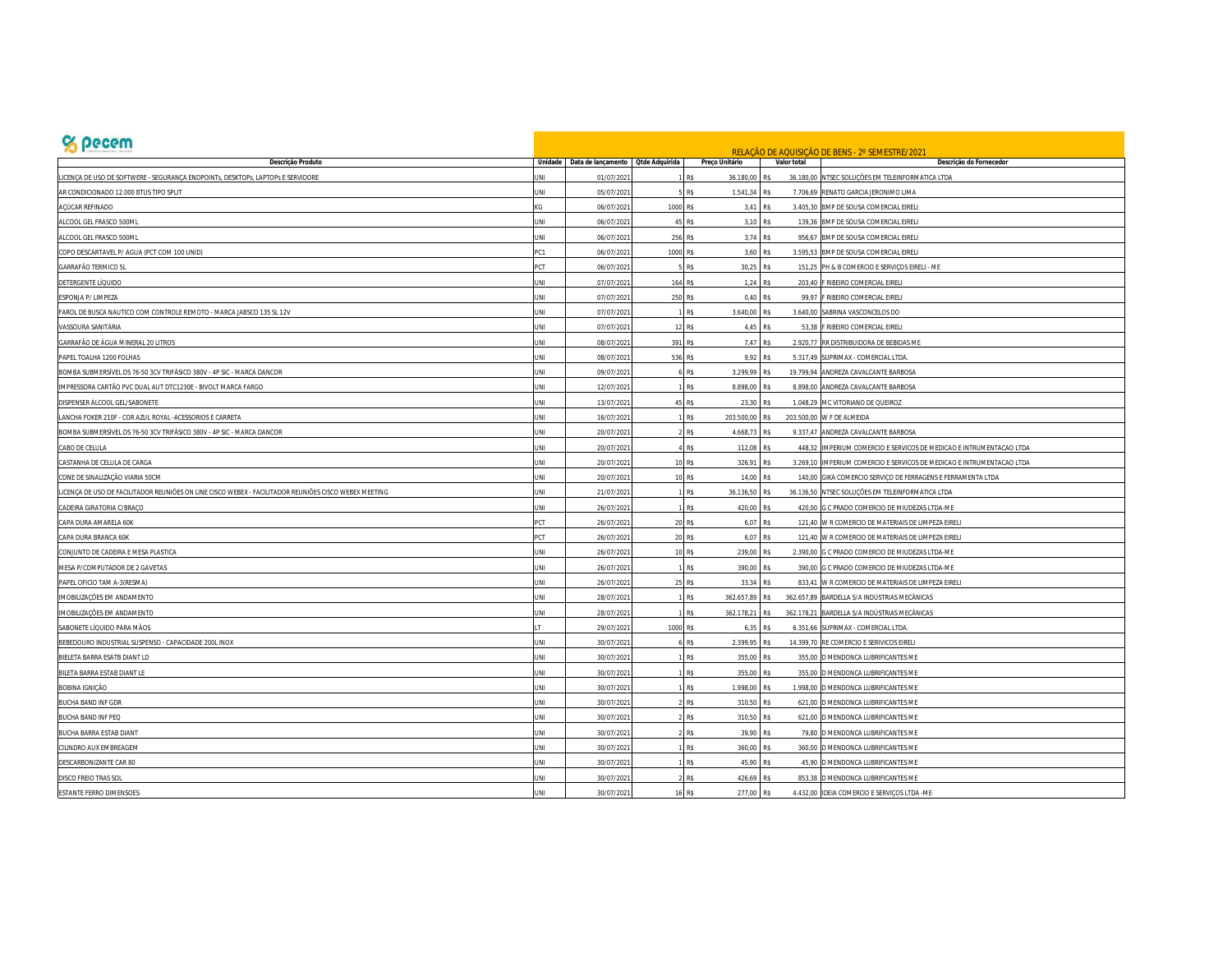| FAROL L/D                                                                         | <b>INL</b> | 30/07/202  |           | R\$        | 2.998,00 R\$  |     | 2.998,00 D MENDONCA LUBRIFICANTES ME               |
|-----------------------------------------------------------------------------------|------------|------------|-----------|------------|---------------|-----|----------------------------------------------------|
| FLUIDO FREIO DOT4 500 ML                                                          | ΙNΙ        | 30/07/202  |           | R\$        | 39,90 R\$     |     | 79,80 D MENDONCA LUBRIFICANTES ME                  |
| FLUIDO FREIO DOT4 500 ML                                                          | JNI        | 30/07/202  |           | R\$        | 39,90 R\$     |     | 79,80 D MENDONCA LUBRIFICANTES ME                  |
| JUNTA JUMELO MAIOR                                                                | JNI        | 30/07/202  |           | R\$        | 65,00 R\$     |     | 260,00 D MENDONCA LUBRIFICANTES ME                 |
| JUNTA JUMELO MENOR                                                                | JNI        | 30/07/202  |           | R\$        | 65,00 R\$     |     | 260,00 D MENDONCA LUBRIFICANTES ME                 |
| JUNTA TAMPA VALVULA C/ VED                                                        | JNI        | 30/07/202  |           | R\$        | 549,00 R\$    |     | 549,00 D MENDONCA LUBRIFICANTES ME                 |
| LAMPADA 2 POLOS                                                                   | JNI        | 30/07/202  |           | R\$        | 5,50 R\$      |     | 5,50 D MENDONCA LUBRIFICANTES ME                   |
| LAMPADA 2 POLOS                                                                   | INI        | 30/07/202  |           | R\$        | 8,00 R\$      |     | 8,00 D MENDONCA LUBRIFICANTES ME                   |
| LAMPADA PINGO DAGUA                                                               | JNI        | 30/07/202  |           | R\$        | 5,50 R\$      |     | 5,50 D MENDONCA LUBRIFICANTES ME                   |
| LAMPADA PINGO DAGUA                                                               | JNI        | 30/07/202  |           | R\$        | 9,50 R\$      |     | 38,00 D MENDONCA LUBRIFICANTES ME                  |
| PASTILHA FREIO DIANT JG                                                           | INI        | 30/07/2021 |           | R\$        | 325,00 R\$    |     | 325,00 D MENDONCA LUBRIFICANTES ME                 |
| PASTILHA FREIO DIANT JG                                                           | INI        | 30/07/202  |           | R\$        | 284,59 R\$    |     | 284,59 D MENDONCA LUBRIFICANTES ME                 |
| PASTILHA FREIO TRAS JG                                                            | JNI        | 30/07/202  |           | <b>R\$</b> | 310.37 R\$    |     | 310,37 D MENDONCA LUBRIFICANTES ME                 |
| PIVO INF                                                                          | JNI        | 30/07/202  |           | R\$        | 315,00 R\$    |     | 630,00 D MENDONCA LUBRIFICANTES ME                 |
| PIVO SUP D E                                                                      | INI        | 30/07/202  |           | R\$        | 315,00        | R\$ | 630,00 D MENDONCA LUBRIFICANTES ME                 |
| PNEU 175/70R14 88T                                                                | INI        | 30/07/202  |           | R\$        | 722,90 R\$    |     | 2.891,60 D MENDONCA LUBRIFICANTES ME               |
| POLIA CORREIA ALT                                                                 | JNI        | 30/07/202  |           | R\$        | 378,56 R\$    |     | 378,56 D MENDONCA LUBRIFICANTES ME                 |
| SILICONE ALTA TEMP                                                                | JNI        | 30/07/202  |           | R\$        | 55,00 R\$     |     | 55,00 D MENDONCA LUBRIFICANTES ME                  |
| SOLVENTE                                                                          |            | 30/07/202  |           | R\$        | 21,78 R\$     |     | 87,13 D MENDONCA LUBRIFICANTES ME                  |
| TAPETE CABINE DUPLA JG                                                            | INI        | 30/07/202  |           | R\$        | 408,00 R\$    |     | 408,00 D MENDONCA LUBRIFICANTES ME                 |
| VALVULA P/ PNEU                                                                   | JNI        | 30/07/202  |           | R\$        | 10,00 R\$     |     | 40,00 D MENDONCA LUBRIFICANTES ME                  |
| ABRACADEIRA 13X19                                                                 | JNI        | 31/07/202  |           | R\$        | 10,00 R\$     |     | 80,00 D MENDONCA LUBRIFICANTES ME                  |
| FILTRO COMBUSTIVEL                                                                | INL        | 31/07/202  |           | R\$        | 36,00 R\$     |     | 108,00 D MENDONCA LUBRIFICANTES ME                 |
| MANGUEIRA                                                                         | INI        | 31/07/2021 |           | R\$        | 60,00 R\$     |     | 360,00 D MENDONCA LUBRIFICANTES ME                 |
| MEDIDOR FLUXO AR                                                                  | JNI        | 31/07/202  |           | R\$        | 846,90 R\$    |     | 846,90 D MENDONCA LUBRIFICANTES ME                 |
| ACESSORIO DE MEDIA TENSÃO                                                         | INI        | 04/08/202  | 0.464 R\$ |            | 4.707.80 R\$  |     | 2.184,42 NORMATEL ENGENHARIA LTDA                  |
| CABO FLEXIVEL TETRAPOLAR 4 X 2,5 mm                                               |            | 04/08/202  | 1800      | R\$        | 4,29 R\$      |     | 7.730,46 NORMATEL ENGENHARIA LTDA                  |
| CABO ISOLADO PVC 750 2,5 MM2                                                      |            | 04/08/2021 | 100 R\$   |            | 1,53 R\$      |     | 153,01 NORMATEL ENGENHARIA LTDA                    |
| CARREGADOR DE ACUMULADOR - RETIFICADOR 60A NS - MODELO RET 60A -NS-BEC013/14/15   | <b>INL</b> | 04/08/202  |           | R\$        | 53.300,00 R\$ |     | 159.900,00 RTA REDE DE TECNOLOGIA AVANÇADA LTDA    |
| CIMENTO PORTLAND                                                                  |            | 04/08/202  | 2000      | R\$        | 0,64 R\$      |     | 1.277,40 NORMATEL ENGENHARIA LTDA                  |
| FECHADURA COMPL. P/ PORTA EXTERNA                                                 | JNI        | 04/08/202  | 20        | <b>R\$</b> | 66,49 R\$     |     | 1.329,81 NORMATEL ENGENHARIA LTDA                  |
| FRIGOBAR - FRIGOBAR                                                               | INI        | 04/08/202  |           | R\$        | 1.095,03 R\$  |     | 3.285,09 FRANCISCO DE ASSIS HILARIO DOS            |
| PELICULA DE INSULFILM                                                             | JNI        | 04/08/202  |           | 60 R\$     | 47,43 R\$     |     | 2.845,72 NORMATEL ENGENHARIA LTDA                  |
| TRINCHA <sub>2</sub>                                                              | JNI        | 04/08/2021 | 100 RS    |            | 4,83 R\$      |     | 483,43 NORMATEL ENGENHARIA LTDA                    |
| LICENCA DE USO DA PLATAFORMA UDEMAY FOR BUSINESS - PLATAFORMA UDEMAY FOR BUSINESS | JNI        | 06/08/202  |           | R\$        | 48.600,16 R\$ |     | 48.600,16 RALEDUC TECNOLOGIA E EDUCAÇÃO LTDA - EPP |
| POSTES DE CONCRETO CIRCULAR 14M -CAPAC 200DAN - 45 UNIDS C/ EMULSÃO MICROSÍLICA   | JNI        | 10/08/202  |           | R\$        | 93.909,60     | R\$ | 93.909,60 META COMERCIO DE FERRAGENS E             |
| GARRAFÃO DE ÁGUA MINERAL 20 LITROS                                                | ΙNΙ        | 12/08/2021 | 367       | R\$        | 7,47 R\$      |     | 2.741,49 RR DISTRIBUIDORA DE BEBIDAS ME            |
| LUVA PARA LIMPEZA GRANDE                                                          | AR         | 12/08/202  | 250 R\$   |            | 2,86 R\$      |     | 714,16 ANDRE V S MORAIS ME                         |
| LUVA PARA LIMPEZA MEDIA                                                           | AR         | 12/08/202  | 100 R\$   |            | 2,79 R\$      |     | 279,37 ANDRE V S MORAIS ME                         |
| LUVA PARA LIMPEZA PEQUENA                                                         | JNI        | 12/08/202  | 50        | R\$        | 2,66 R\$      |     | 133,07 ANDRE V S MORAIS ME                         |
| ACESSORIO FIXADOR INOX C/ARRUELA 60X110mm                                         | JNI        | 13/08/202  |           | 10 R\$     | 436,16 R\$    |     | 4.361,60 3G ENGENHARIA LTDA                        |
| ACESSORIO PLACA DEFENSAS 3X22X87 3F                                               | <b>INL</b> | 13/08/202  |           | 12 RS      | 316,22 R\$    |     | 3.794,64 3G ENGENHARIA LTDA                        |
| ACESSORIO PLACA DEFENSAS 3X30X30 4F                                               | INI        | 13/08/202  |           | R\$        | 170,10 R\$    |     | 510,30 3G ENGENHARIA LTDA                          |
| ACESSORIO PLACA DEFENSAS 3X30X30 4F                                               | JNI        | 13/08/202  |           | R\$        | 170,10        | R\$ | 170,10 3G ENGENHARIA LTDA                          |
| ACESSORIO PLACA DEFENSAS 3X60X30 4F                                               | INI        | 13/08/2021 |           | R\$        | 286,78 R\$    |     | 2.007,46 3G ENGENHARIA LTDA                        |
|                                                                                   |            |            |           |            |               |     |                                                    |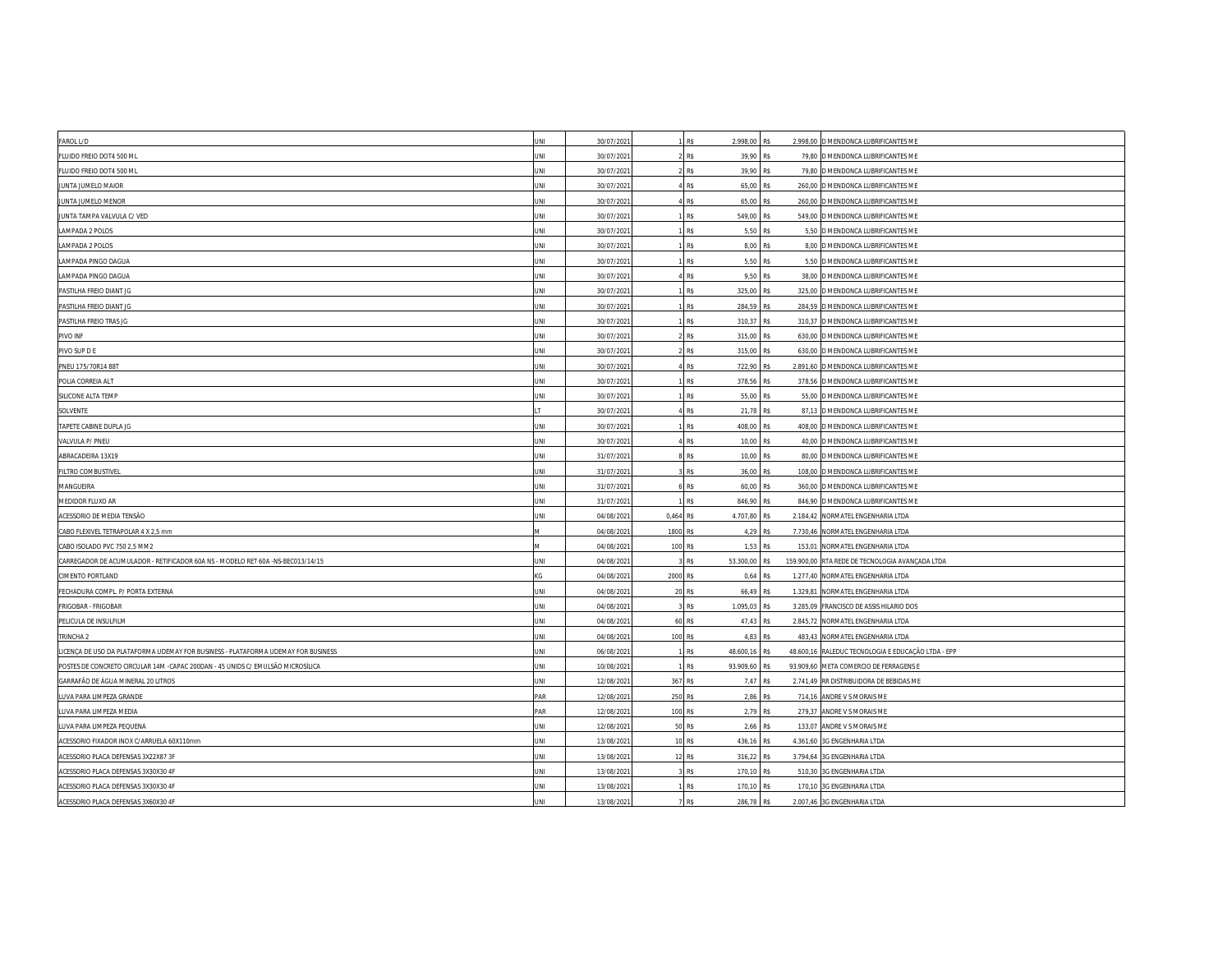| ACESSORIO PLACA DEFENSAS 3X60X60 5F                                                     | INI        | 13/08/202  |            | 10 R\$                     | 486,32 R\$ | 4.863,20 3G ENGENHARIA LTDA                               |
|-----------------------------------------------------------------------------------------|------------|------------|------------|----------------------------|------------|-----------------------------------------------------------|
| ACESSORIO PLACA DEFENSAS 3X60X60 5F                                                     | JNI        | 13/08/202  | 12         | R\$<br>486,32              | R\$        | 5.835,84 3G ENGENHARIA LTDA                               |
| ACESSORIO PLACA DEFENSAS 3X73X73 9F                                                     | JNI        | 13/08/2021 |            | R\$<br>694,58              | R\$        | 4.167,48 3G ENGENHARIA LTDA                               |
| ACESSORIO PLACA DEFENSAS 3X73X87 9F                                                     | INI        | 13/08/202  |            | <b>R\$</b>                 | 806.90 R\$ | 2.420,70 3G ENGENHARIA LTDA                               |
| ACESSORIO-PAR C ARRU INOX UHMW 15X40                                                    | JNI        | 13/08/202  | 144 R\$    |                            | 8,18 R\$   | 1.177,92 3G ENGENHARIA LTDA                               |
| PARAFUSO EM AÇO INOX COM ARRUELA PARA FIXAÇÃO DAS PLACAS UHMW NAS DEFENSAS MED 15X40MM  | JNI        | 13/08/2021 |            | 57 R\$<br>8,18             | R\$        | 466,26 3G ENGENHARIA LTDA                                 |
| PARAFUSO EM ACO INOX COM ARRUELA PARA FIXAÇÃO DAS PLACAS UHMW NAS DEFENSAS MED 15X40MM  | INI        | 13/08/202  |            | 92 R\$                     | 8,18 R\$   | 752,56 3G ENGENHARIA LTDA                                 |
| PARAFUSO EM AÇO INOX COM ARRUELA PARA FIXAÇÃO DAS PLACAS UHMW NAS DEFENSAS MED 15X40MM  | <b>INL</b> | 13/08/202  | 117 R\$    |                            | 8,18 R\$   | 957,06 3G ENGENHARIA LTDA                                 |
| PARAFUSO EM ACO INOX COM ARRUELA PARA FIXAÇÃO DAS PLACAS UHMW NAS DEFENSAS MED 60X110MM | JNI        | 13/08/202  |            | 12 R\$<br>436,16           | R\$        | 5.233,92 3G ENGENHARIA LTDA                               |
| PARAFUSO EM ACO INOX COM ARRUELA PARA FIXAÇÃO DAS PLACAS UHMW NAS DEFENSAS MED 60X110MM | INI        | 13/08/202  |            | 12 R\$<br>436,16           | R\$        | 5.233,92 3G ENGENHARIA LTDA                               |
| PARAFUSO EM AÇO INOX COM ARRUELA PARA FIXAÇÃO DAS PLACAS UHMW NAS DEFENSAS MED 60X110MM | JNI        | 13/08/202  |            | 20 R\$<br>436,16           | R\$        | 8.723,20 3G ENGENHARIA LTDA                               |
| MANTA ASFAUTICA AUTOADEVISA                                                             | INI        | 16/08/202  | 58         | R\$<br>193,00              | R\$        | 11.194,00 G C PRADO COMERCIO DE MIUDEZAS LTDA-ME          |
| AGUA SANITÁRIA                                                                          |            | 18/08/202  | 1125 R\$   | 1,27                       | R\$        | 1.428,80 INFOSHOP COMERCIO ATACADISTA DE ARTIGOS PARA IN  |
| DESINFETANTE                                                                            |            | 18/08/202  |            | 62 R\$                     | 1,63 R\$   | 101,11 TECNOQUIMICA INDUSTRIA E COMERCIO LTDA             |
| ARMARIO ALTO 2 PORTAS PRATELEIRA FIXA - PROJETO PCAP                                    | INI        | 20/08/202  |            | 512.00<br>RS               | RS         | 4.096.00 RENATO GARCIA JERONIMO LIMA                      |
| ACESSORIO DE BAIXA TENSÃO                                                               | JNI        | 24/08/202  | 24,874 R\$ | 452,67                     | R\$        | 11.259,72 NORMATEL ENGENHARIA LTDA                        |
| ARGAMASSA COLANTE PRÉ-FABRICADA P/ CERAMICA                                             | KG         | 24/08/2021 | 900 R\$    |                            | 2,53 R\$   | 2.279,52 NORMATEL ENGENHARIA LTDA                         |
| PORTA COMPLETA BLINDOR (0,60X2,10)                                                      | INI        | 24/08/202  |            | R\$<br>1.739,25            | R\$        | 5.217,74 NORMATEL ENGENHARIA LTDA                         |
| SOLVENTE P/ TINTA EPOXI E BORRACHA CLORADO                                              |            | 24/08/202  | 78,2 R\$   | 16,96                      | R\$        | 1.326,15 NORMATEL ENGENHARIA LTDA                         |
| TINTA EPOXI PARA FUNDO                                                                  |            | 24/08/202  | 78,2 R\$   |                            | 31,30 R\$  | 2.447,36 NORMATEL ENGENHARIA LTDA                         |
| <b>BOMBA LAV PARAB</b>                                                                  | INI        | 27/08/202  |            | R\$<br>606,69              | R\$        | 606,69 D MENDONCA LUBRIFICANTES ME                        |
| BORRACHA VIDRO PORTA DIANT L/E                                                          | JNI        | 27/08/202  |            | R\$<br>392,00 R\$          |            | 392,00 D MENDONCA LUBRIFICANTES ME                        |
| CAFÉ EM PO - PCT COM 250G                                                               | <b>PCT</b> | 27/08/202  | 600 R\$    |                            | 3,90 R\$   | 2.338,46 DISTRIBUIDORA FACANHA COMERCIO DE ALIMENTOS LTDA |
| ESPONJA P/ LIMPEZA                                                                      | JNI        | 27/08/202  | 300 R\$    | 0,38                       | R\$        | 112,91 ZAPP COMERCIO DE INFORMATICA E SERVICOS LTDA- ME   |
| PANO DE CHÃO                                                                            | INI        | 27/08/2021 | 375 R\$    |                            | 1,77 R\$   | 663,94 ZAPP COMERCIO DE INFORMATICA E SERVICOS LTDA- ME   |
| PNEU 195/75 R16 SPRINTER                                                                | INI        | 27/08/202  |            | <b>R\$</b><br>1.399.00 R\$ |            | 2.798.00 D MENDONCA LUBRIFICANTES ME                      |
| PNEU 265/65 R 17 HILUX NOVA                                                             | JNI        | 27/08/202  |            | R\$<br>1.988,00            | R\$        | 3.976,00 D MENDONCA LUBRIFICANTES ME                      |
| PORCA RODA                                                                              | JNI        | 27/08/2021 |            | R\$<br>30,66               | R\$        | 61,32 D MENDONCA LUBRIFICANTES ME                         |
| TARUGO RODA DIANTEIRA                                                                   | JNI        | 27/08/202  |            | R\$                        | 109,73 R\$ | 219,46 D MENDONCA LUBRIFICANTES ME                        |
| <b>VIDRO PORTA</b>                                                                      | JNI        | 27/08/202  |            | R\$<br>1.440,00            | R\$        | 1.440,00 D MENDONCA LUBRIFICANTES ME                      |
| MACANETA EXT PORTA C/ MIOLO                                                             | INI        | 30/08/202  |            | 1.552,50<br>R\$            | R\$        | 1.552,50 D MENDONCA LUBRIFICANTES ME                      |
| VALVULA TERMOST C TAMPA                                                                 | INI        | 30/08/202  |            | R\$<br>245,68              | R\$        | 245,68 D MENDONCA LUBRIFICANTES ME                        |
| IMOBILIZAÇÕES EM ANDAMENTO                                                              | JNI        | 31/08/202  |            | <b>R\$</b><br>365.429.56   | R\$        | 365.429,56 BARDELLA S/A INDÚSTRIAS MECÂNICAS              |
| IMOBILIZAÇÕES EM ANDAMENTO                                                              | INI        | 31/08/202  |            | R\$<br>364.775,25          | R\$        | 364.775,25 BARDELLA S/A INDÚSTRIAS MECÂNICAS              |
| REGULADOR VOLTA ALTERNADOR                                                              | JNI        | 31/08/202  |            | R\$<br>660,16              | R\$        | 660,16 D MENDONCA LUBRIFICANTES ME                        |
| TINTA AMARELA A BASE DAGUA                                                              | JNI        | 31/08/202  |            | 40 R\$                     | 99,90 R\$  | 3.996,00 AUTO TINTAS AURORENSE LTDA                       |
| TINTA BCO NEVE 18L                                                                      | INI        | 31/08/2021 | 150 RS     |                            | 59,89 R\$  | 8.983,50 AUTO TINTAS AURORENSE LTDA                       |
| CHAVETA                                                                                 | JNI        | 01/09/202  |            | R\$<br>150,00              | R\$        | 150,00 D MENDONCA LUBRIFICANTES ME                        |
| KIT EMBREAGEM                                                                           | JNI        | 01/09/202  |            | R\$<br>3.578,00 R\$        |            | 3.578,00 D MENDONCA LUBRIFICANTES ME                      |
| KIT REPARO P/ TENSOR                                                                    | INI        | 01/09/202  |            | R\$<br>898,00              | R\$        | 898,00 D MENDONCA LUBRIFICANTES ME                        |
| PAPEL HIGIÊNICO 30M                                                                     |            | 01/09/202  | 2000 R\$   | 0,95                       | R\$        | 1.898,51 SUPRIMAX - COMERCIAL LTDA.                       |
| PAPEL TOALHA 1200 FOLHAS                                                                | JNI        | 01/09/2021 | 1200 R\$   |                            | 10.11 R\$  | 12.126,00 SUPRIMAX - COMERCIAL LTDA.                      |
| PROLONGADOR                                                                             | INI        | 01/09/202  |            | R\$<br>1.456,90            | R\$        | 1.456,90 D MENDONCA LUBRIFICANTES ME                      |
| ACESSORIO FIXADOR INOX C/ARRUELA 60X110mm                                               | JNI        | 03/09/202  | 18         | R\$<br>436,16              | R\$        | 7.850,88 3G ENGENHARIA LTDA                               |
| LANTERNA, LENTE E LED DE ALTA INTENSIDADE, ALCANCE 5 MILHAS NAUTICAS                    | INI        | 03/09/202  |            | R\$<br>12.415.90 R\$       |            | 12.415,90 3G ENGENHARIA LTDA                              |
|                                                                                         |            |            |            |                            |            |                                                           |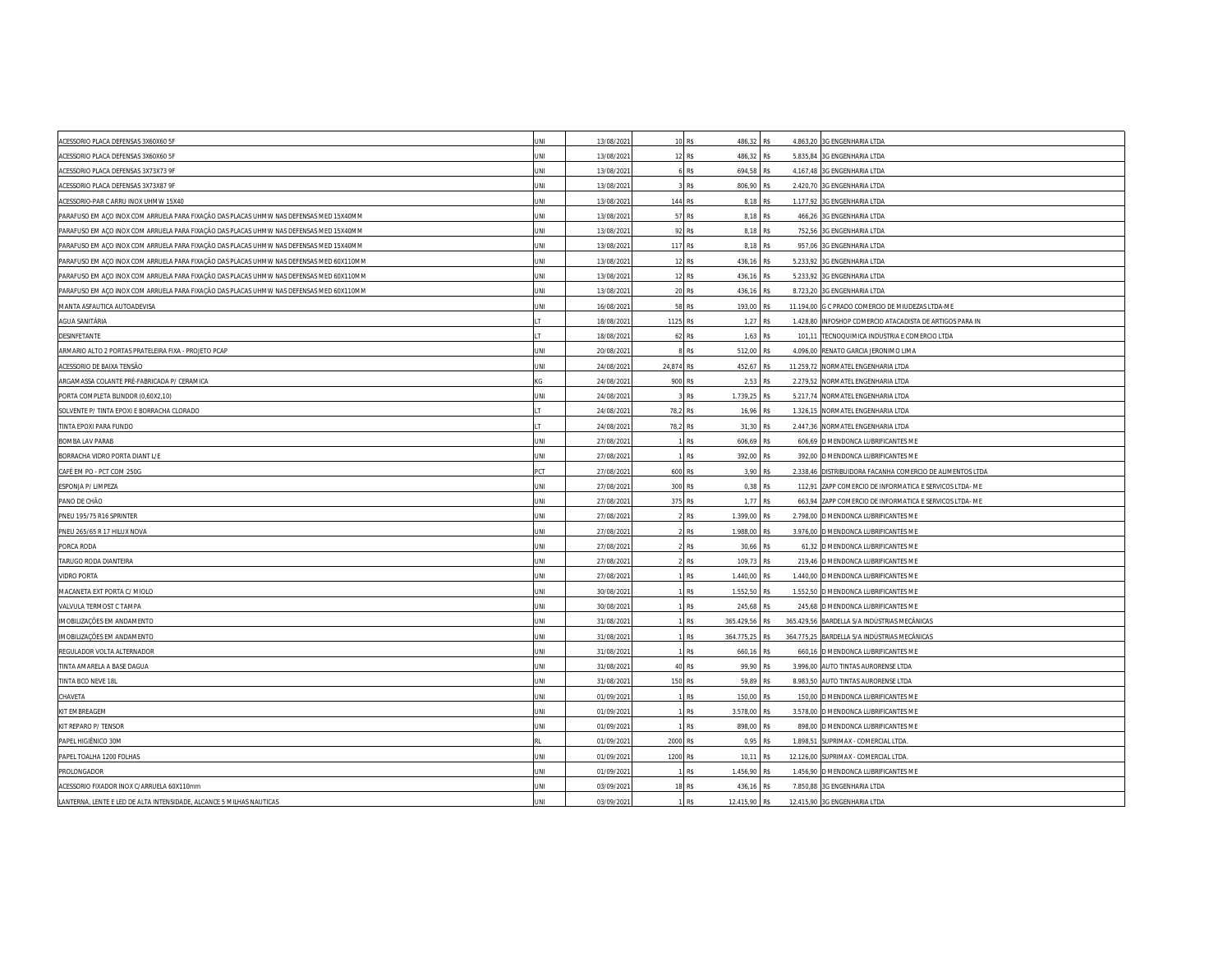| MARCAS DE TOP ALUMINIO                                                                  | JNI        | 03/09/2021 |          | <b>R\$</b><br>767,99 R\$ |           | 1.535,98 3G ENGENHARIA LTDA                                            |
|-----------------------------------------------------------------------------------------|------------|------------|----------|--------------------------|-----------|------------------------------------------------------------------------|
| PAINEL SOLAR, FOTOVOLTAICO POLICRISTALINO 20WP                                          | INI        | 03/09/202  |          | R\$<br>614,39            | R\$       | 1.228,78 3G ENGENHARIA LTDA                                            |
| PARAFUSO EM AÇO INOX COM ARRUELA PARA FIXAÇÃO DAS PLACAS UHMW NAS DEFENSAS MED 60X110MM | JNI        | 03/09/202  |          | R\$<br>436,16            | R\$       | 7.850,88 3G ENGENHARIA LTDA                                            |
| PARAFUSO EM AÇO INOX COM ARRUELA PARA FIXAÇÃO DAS PLACAS UHMW NAS DEFENSAS MED 60X110MM | INI        | 03/09/202  |          | 18 RS<br>436,16          | R\$       | 7.850,88 3G ENGENHARIA LTDA                                            |
| PARAFUSO EM AÇO INOX COM ARRUELA PARA FIXAÇÃO DAS PLACAS UHMW NAS DEFENSAS MED 60X110MM | JNI        | 03/09/202  | 18       | R\$<br>436,16            | R\$       | 7.850,88 3G ENGENHARIA LTDA                                            |
| DESINFETANTE                                                                            |            | 06/09/2021 | 1000 R\$ | 2,73                     | R\$       | 2.730,01 DELTA INDUSTRIA E COMERCIO EIRELI                             |
| DESINFETANTE P/ DESINFECÇÃO PARA CAMARAS FRIAS 5L                                       |            | 06/09/202  |          | 10 R\$<br>1,66           | R\$       | 16,60 DELTA INDUSTRIA E COMERCIO EIRELI                                |
| GARRAFÃO DE ÁGUA MINERAL 20 LITROS                                                      | INI        | 06/09/202  | 414 R\$  |                          | 7,47 R\$  | 3.092,58 RR DISTRIBUIDORA DE BEBIDAS ME                                |
| PEDRA SANITARIA                                                                         | INI        | 06/09/2021 | 300 R\$  | 1,38                     | R\$       | 414,00 DELTA INDUSTRIA E COMERCIO EIRELI                               |
| SABÃO EM PÓ CX. C/ 500 GR.                                                              |            | 06/09/202  | 375 R\$  |                          | 1,53 R\$  | 575,10 DELTA INDUSTRIA E COMERCIO EIRELI                               |
| CELULA DE CARGAS DIGITAIS DE 40T                                                        | JNI        | 10/09/202  |          | R\$<br>6.725,13 R\$      |           | 13.450,26 IMPERIUM COMERCIO E SERVICOS DE MEDICAO E INTRUMENTACAO LTDA |
| CAIXA DE ARQUIVO MORTO                                                                  | <b>INL</b> | 14/09/2021 | 300 R\$  | 4,61                     | R\$       | 1.383,30 SUPRIMAX - COMERCIAL LTDA.                                    |
| CAIXA PARA CORRESPONDÊNCIA ACRÍLICA TRIPLA                                              | INI        | 14/09/202  | 20       | R\$                      | 39,11 R\$ | 782,13 SUPRIMAX - COMERCIAL LTDA                                       |
| CANETA MARCA TEXTO CORES DIVERSAS                                                       | INI        | 14/09/202  | 280 R\$  |                          | 0,99 R\$  | 276,17 SUPRIMAX - COMERCIAL LTDA.                                      |
| CORRETIVO TOQUE MAGICO                                                                  | JNI        | 14/09/2021 |          | 12 RS<br>1,16            | R\$       | 13,94 SUPRIMAX - COMERCIAL LTDA.                                       |
| MATERIAIS DE PROCESSAMENTO EM REDE - (GRUPO 2)                                          | JNI        | 14/09/202  |          | R\$<br>169.156,50        | R\$       | 169.156,50 SOLARIS TELEINFORMATICA LTDA - EPP                          |
| PASTA OFICIO 55MM C/ELASTICO                                                            | JNI        | 14/09/202  |          | 70 R\$                   | 3,44 R\$  | 241,07 SUPRIMAX - COMERCIAL LTDA.                                      |
| CANETA ESFEROGRÁFICA AZUL                                                               | JNI        | 16/09/2021 | 300 RS   |                          | 0.44 R\$  | 131,79 PRISMA DISTRIBUIDORA DE PAPEIS LTDA EPP                         |
| CANETA ESFEROGRÁFICA PRETA                                                              | JNI        | 16/09/202  | 100 RS   |                          | 0.40 R\$  | 39,78 PRISMA DISTRIBUIDORA DE PAPEIS LTDA EPP                          |
| PASTA PLASTICA TIPO L AZUL                                                              | <b>INL</b> | 16/09/202  |          | 30 R\$                   | 5,76 R\$  | 172,84 PRISMA DISTRIBUIDORA DE PAPEIS LTDA EPP                         |
| IMOBILIZAÇÕES EM ANDAMENTO                                                              | INI        | 20/09/202  |          | R\$<br>363.446,49        | R\$       | 363.446,49 BARDELLA S/A INDÚSTRIAS MECÂNICAS                           |
| IMOBILIZAÇÕES EM ANDAMENTO                                                              | JNI        | 20/09/202  |          | R\$<br>362.034,25        | R\$       | 362.034,25 BARDELLA S/A INDÚSTRIAS MECÂNICAS                           |
| POSTES DE CONCRETO CIRCULAR 14M - CAPAC 200DAN - 45 UNIDS C/ EMULSÃO MICROSÍLICA        | JNI        | 20/09/202  |          | 153.403.29<br>R\$        | R\$       | 153.403,29 META COMERCIO DE FERRAGENS E                                |
| APARELHO CELULAR - SMARTPHONE                                                           | JNI        | 22/09/202  |          | R\$<br>1.566,00          | R\$       | 3.131,99 FRANCISCO DE ASSIS HILARIO DOS                                |
| CAMERA IP - DOME/BULLET 2MP/5MP/12MP                                                    | JNI        | 24/09/202  | 98       | R\$<br>969,37            | R\$       | 94.998,26 ALLNET TECNOLOGIA LTDA                                       |
| CAMERA IP - DOME/BULLET 2MP/5MP/12MP                                                    | JNI        | 24/09/202  |          | 1.282.56<br>23 RS        | RS        | 29.498,96 ALLNET TECNOLOGIA LTDA                                       |
| CAMERA IP - DOME/BULLET 2MP/5MP/12MP                                                    | JNI        | 24/09/202  |          | R\$<br>1.302,77          | R\$       | 2.605,53 ALLNET TECNOLOGIA LTDA                                        |
| CAMERA IP - DOME/BULLET 2MP/5MP/12MP                                                    | JNI        | 24/09/202  |          | R\$<br>1.465,67          | R\$       | 5.862,68 ALLNET TECNOLOGIA LTDA                                        |
| IMOBILIZAÇÕES EM ANDAMENTO                                                              | JNI        | 24/09/202  |          | R\$<br>363.146.77        | R\$       | 363.146,77 BARDELLA S/A INDÚSTRIAS MECÂNICAS                           |
| IMOBILIZAÇÕES EM ANDAMENTO                                                              | JNI        | 24/09/202  |          | R\$<br>363.932,18        | R\$       | 363.932,18 BARDELLA S/A INDÚSTRIAS MECÂNICAS                           |
| ODORIZADOR DE AMBIENTE                                                                  | INI        | 24/09/202  | 200 R\$  | 5,94                     | R\$       | 1.187,63 PROLIMP PRODUTOS E SERVIÇOS EIRELI                            |
| SPEED DOME 30X ZOOM /2M 60fps                                                           | INI        | 24/09/202  |          | R\$<br>11.388,88         | R\$       | 102.499,92 ALLNET TECNOLOGIA LTDA                                      |
| SPEED DOME 30X ZOOM /2M 60fps                                                           | INI        | 24/09/202  |          | R\$<br>13.833,33         | R\$       | 82.999,97 ALLNET TECNOLOGIA LTDA                                       |
| CPU DELL OPTIPLEX 7090 C/MOUSE, TECLADO, ADAPTADOR DELL TP1 - MICROCOMPUTADOR TIPO 1    | JNI        | 30/09/202  | 100 RS   | 7.669.00                 | R\$       | 766.900.00 INFORMATICA EMPRESARIAL LTDA                                |
| CPU DELL OPTIPLEX 7090 C/MOUSE, TECLADO, ADAPTADOR DELL TP2 - MIICROCOMPUTADOR TIPO 2   | JNI        | 30/09/202  | 150 R\$  | 6.175,00                 | R\$       | 926.250,00 INFORMATICA EMPRESARIAL LTDA                                |
| LAPISEIRA 0.7MM                                                                         | JNI        | 30/09/202  |          | 12 R\$<br>3,00           | R\$       | 36,01 SUPRIMAX - COMERCIAL LTDA.                                       |
| LAPISEIRA 09MM                                                                          | INI        | 30/09/2021 |          | 24 RS                    | 3,83 R\$  | 91,82 SUPRIMAX - COMERCIAL LTDA.                                       |
| MONITOR DELL 23.8" - P2419H - DELL 23.8 POLEGADAS                                       | JNI        | 30/09/202  | 250 R\$  | 630,00                   | R\$       | 157.500,00 INFORMATICA EMPRESARIAL LTDA                                |
| CORREIA GIR ALT DH ACD                                                                  | INI        | 01/10/202  |          | <b>R\$</b><br>387.90 R\$ |           | 387,90 D MENDONCA LUBRIFICANTES ME                                     |
| DETECTOR DE METAL PORTAL METTUS DX8S 8 ZONAS - DX8S 8ZONAS NORMAL                       | JNI        | 01/10/202  |          | R\$<br>9.100,00          | R\$       | 18.200,00 RADD COMERCIO DE ELETRONICOS LTDA                            |
| POLIA TENSOR CORREIA ALT                                                                | JNI        | 01/10/202  |          | R\$<br>278,90            | R\$       | 278,90 D MENDONCA LUBRIFICANTES ME                                     |
| POLIA TENSOR LISA                                                                       | JNI        | 01/10/2021 |          | <b>R\$</b><br>278.90 R\$ |           | 278,90 D MENDONCA LUBRIFICANTES ME                                     |
| ROL CORR ALT ESTRIADA                                                                   | INI        | 01/10/202  |          | R\$<br>798,00            | R\$       | 798,00 D MENDONCA LUBRIFICANTES ME                                     |
| TENSOR CORREIA ALT                                                                      | JNI        | 01/10/202  |          | R\$<br>1.987.00          | R\$       | 1.987,00 D MENDONCA LUBRIFICANTES ME                                   |
| GARRAFÃO DE ÁGUA MINERAL 20 LITROS                                                      | INI        | 05/10/2021 | 352 R\$  |                          | 7,47 R\$  | 2.629,44 RR DISTRIBUIDORA DE BEBIDAS ME                                |
|                                                                                         |            |            |          |                          |           |                                                                        |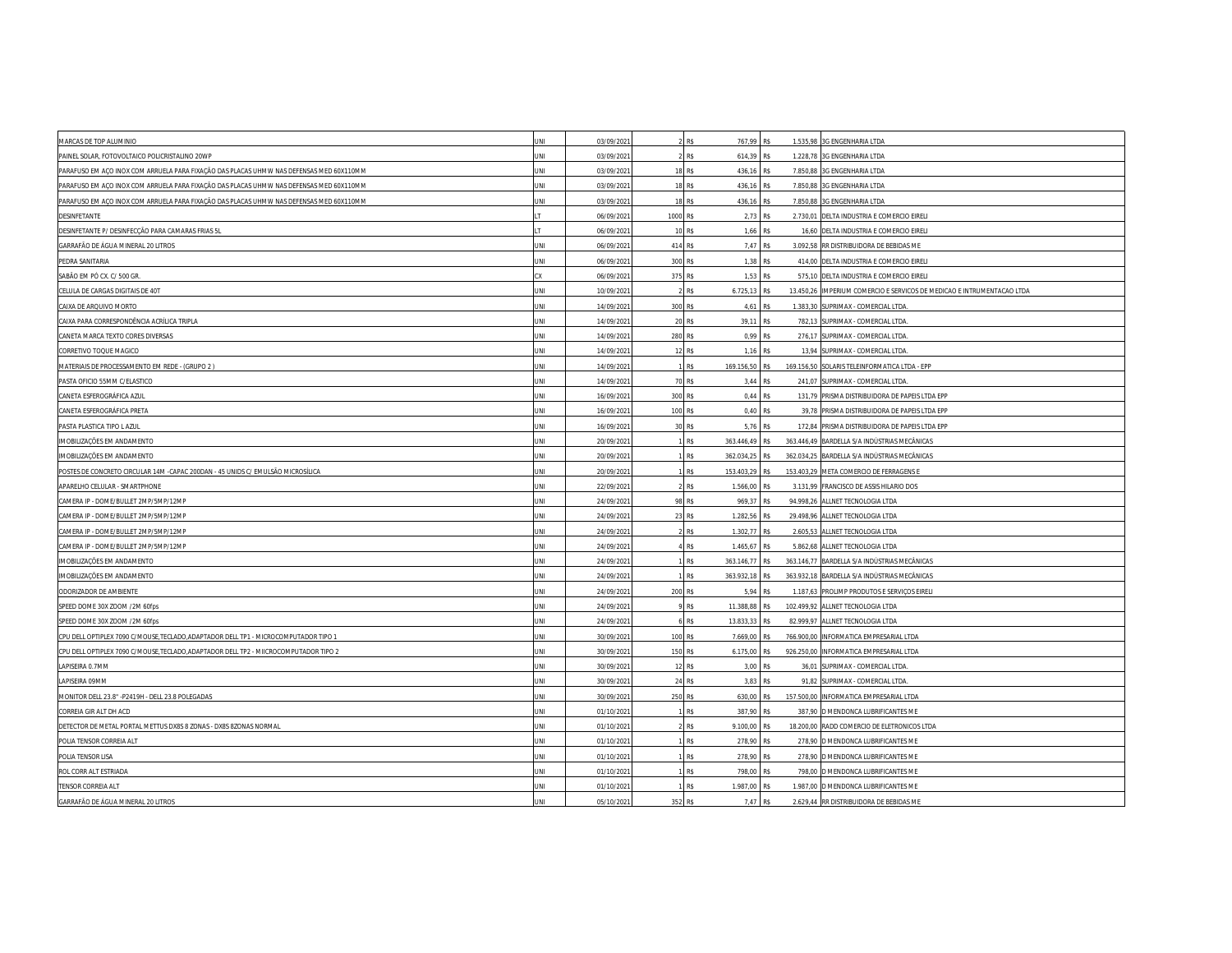| SMART TV 50 LED - TCL P615 4K PRETO TCL                                                    | JNI        | 07/10/2021 |           | <b>R\$</b><br>2.599,99 R\$  |               | 5.199,98 ANDREZA CAVALCANTE BARBOSA |
|--------------------------------------------------------------------------------------------|------------|------------|-----------|-----------------------------|---------------|-------------------------------------|
| SMART TV 82 UHD E-LED                                                                      | INI        | 07/10/202  |           | R\$<br>9.399,99             | R\$           | 9.399,99 ANDREZA CAVALCANTE BARBOSA |
| ACESSORIO DE BAIXA TENSÃO                                                                  | JNI        | 08/10/2021 | 2,797 R\$ | 452,67                      | R\$           | 1.266,12 NORMATEL ENGENHARIA LTDA   |
| ACESSORIO DE MEDIA TENSÃO                                                                  | INI        | 08/10/202  | 1.41 R\$  | 4.707.81                    | R\$           | 6.638,01 NORMATEL ENGENHARIA LTDA   |
| ACESSORIO PLACA DEFENSAS 3X22X87 3F                                                        | JNI        | 08/10/202  | 12        | R\$<br>316,22 R\$           |               | 3.794,64 3G ENGENHARIA LTDA         |
| ACESSORIO PLACA DEFENSAS 3X30X30 4F                                                        | JNI        | 08/10/2021 |           | R\$<br>170,10               | R\$           | 510,30 3G ENGENHARIA LTDA           |
| ACESSORIO PLACA DEFENSAS 3X60X30 4F                                                        | JNI        | 08/10/202  |           | <b>R\$</b><br>286.78 R\$    |               | 2.007,46 3G ENGENHARIA LTDA         |
| ACESSORIO PLACA DEFENSAS 3X60X60 5F                                                        | JNI        | 08/10/202  |           | 18 R\$<br>486,32 R\$        |               | 8.753,76 3G ENGENHARIA LTDA         |
| ACESSORIO PLACA DEFENSAS 3X60X60 5F                                                        | <b>INL</b> | 08/10/2021 |           | 12 R\$<br>486,32            | R\$           | 5.835,84 3G ENGENHARIA LTDA         |
| ACESSORIO PLACA DEFENSAS 3X73X73 9F                                                        | INI        | 08/10/202  |           | <b>R\$</b><br>694,58        | R\$           | 4.167,48 3G ENGENHARIA LTDA         |
| ACESSORIO PLACA DEFENSAS 3X73X87 9F                                                        | JNI        | 08/10/202  |           | R\$<br>806,72 R\$           |               | 2.420,15 3G ENGENHARIA LTDA         |
| PARAFUSO EM ACO INOX COM ARRUELA PARA FIXAÇÃO DAS PLACAS UHMW NAS DEFENSAS MED 15X40MM     | INI        | 08/10/202  | 57        | R\$<br>8.18                 | R\$           | 466,26 3G ENGENHARIA LTDA           |
| PARAFUSO EM AÇO INOX COM ARRUELA PARA FIXAÇÃO DAS PLACAS UHMW NAS DEFENSAS MED 15X40MM     | JNI        | 08/10/202  |           | 55 R\$                      | 8,18 R\$      | 449,90 3G ENGENHARIA LTDA           |
| PARAFUSO EM AÇO INOX COM ARRUELA PARA FIXAÇÃO DAS PLACAS UHMW NAS DEFENSAS MED 15X40MM     | JNI        | 08/10/202  | 117 R\$   |                             | 8,18 R\$      | 957,06 3G ENGENHARIA LTDA           |
| SOLVENTE P/ TINTA EPOXI E BORRACHA CLORADO                                                 |            | 08/10/202  | 100 RS    | 16.96                       | RS            | 1.695,85 NORMATEL ENGENHARIA LTDA   |
| TINTA EPOXI PARA FUNDO                                                                     |            | 08/10/202  | 36,8 R\$  | 31,30                       | R\$           | 1.151,70 NORMATEL ENGENHARIA LTDA   |
| TINTA ESMALTE SINTETICO                                                                    |            | 08/10/2021 | 39,6 R\$  | 24,50                       | R\$           | 970,27 NORMATEL ENGENHARIA LTDA     |
| TOMADA STEK 3F + T, 32A                                                                    | INI        | 08/10/202  | 56        | R\$<br>218,26               | R\$           | 12.222,44 NORMATEL ENGENHARIA LTDA  |
| TUBO AÇO GALVANIZADO DE 150MM                                                              |            | 08/10/202  | 12        | 168,18<br>R\$               | R\$           | 2.018,10 NORMATEL ENGENHARIA LTDA   |
| ANILHO BETUMINADO PARA CORRENTE ACO CARBONO FORJADO PARA CORRENTE 35. V 49MM               | JNI        | 11/10/202  |           | <b>R\$</b><br>3.225,97 R\$  |               | 3.225,97 3G ENGENHARIA LTDA         |
| ANODO DE SACRIFICIO, ZINCO, PROTECAO CATODICA GALVANICA DE CASCO E CORRENTES DAS BOIAS     | JNI        | 11/10/202  |           | R\$<br>85,33                | R\$           | 426,65 3G ENGENHARIA LTDA           |
| ARRUELA - TORNEL BETUMINADO, AÇO CARBONO FORJADO PARA CORRENTE 35, V 49MM                  | INI        | 11/10/2021 |           | 3.839,96<br>R\$             | R\$           | 3.839,96 3G ENGENHARIA LTDA         |
| BATERIA AUTOMOTIVA 12V 100AH                                                               | INI        | 11/10/202  |           | R\$<br>710,39 R\$           |               | 2.131,17 3G ENGENHARIA LTDA         |
| CABO COBRE FLEXIVEL ISOLADO PVC 70, UNIPOLAR 10,0 MM <sup>2</sup> 1000V                    |            | 11/10/202  |           | 20 R\$<br>5,58              | R\$           | 111,60 3G ENGENHARIA LTDA           |
| CABO PP 4X2,5MM                                                                            |            | 11/10/2021 | 100 R\$   | 9,55                        | R\$           | 955,00 3G ENGENHARIA LTDA           |
| CONJUNTO DE SUPORTES PARA PAINEIS SOLARES                                                  | INI        | 11/10/202  |           | R\$<br>384,00 R\$           |               | 768,00 3G ENGENHARIA LTDA           |
| LANTERNA, LENTE E LED DE ALTA INTENSIDADE, ALCANCE 5 MILHAS NAUTICAS                       | INI        | 11/10/202  |           | <b>R\$</b><br>12.415,89 R\$ |               | 12.415,89 3G ENGENHARIA LTDA        |
| MANILHA CHAVETADA E BETUMINADA PARA CORRENTE AÇO CARBONO FORJADO, PARA CORRENTE V35, V49MM | JNI        | 11/10/2021 |           | R\$<br>2.175,98             | R\$           | 6.527,94 3G ENGENHARIA LTDA         |
| MARCAS DE TOP ALUMINIO                                                                     | JNI        | 11/10/202  |           | R\$<br>767,99               | R\$           | 1.535,98 3G ENGENHARIA LTDA         |
| PAINEL SOLAR, FOTOVOLTAICO POLICRISTALINO 20WP                                             | <b>INL</b> | 11/10/202  |           | R\$<br>614,39               | R\$           | 1.228,78 3G ENGENHARIA LTDA         |
| REFLETOR RADAR ALUMINIO                                                                    | INI        | 11/10/202  |           | 1.535,99 R\$<br>R\$         |               | 3.071,98 3G ENGENHARIA LTDA         |
| ÁLCOOL 70°                                                                                 |            | 14/10/202  |           | 150 R\$<br>6,53             | R\$           | 979,24 I BRUNA COSTA VIEIRA         |
| CESTO P/LIXO COM PEDAL BCO 25 LTS                                                          |            | 14/10/202  |           | 30 R\$                      | 46,84 R\$     | 1.405,20   BRUNA COSTA VIEIRA       |
| DETERGENTE LÍQUIDO                                                                         | JNI        | 14/10/202  | 200 R\$   |                             | 1,27 R\$      | 254,05   BRUNA COSTA VIEIRA         |
| FLANELA DE ALGODÃO 38 X 58 CM                                                              | JNI        | 14/10/2021 | 100 R\$   | 1,18                        | R\$           | 118,09   BRUNA COSTA VIEIRA         |
| GUARDANAPO PACOTE C/ 50 UNIDADES                                                           | PCT        | 14/10/202  |           | 50 R\$                      | 1,12 R\$      | 56,04 I BRUNA COSTA VIEIRA          |
| LIMPADOR MULTIUSO INSTANTÂNEO 500 ML                                                       | JNI        | 14/10/202  |           | 60 R\$                      | 2,28 R\$      | 136,80   BRUNA COSTA VIEIRA         |
| PANO DE CHÃO                                                                               | <b>INL</b> | 14/10/2021 | 150 R\$   |                             | 1,79 R\$      | 267,80   BRUNA COSTA VIEIRA         |
| PANO DE COPA E COZINHA                                                                     | INI        | 14/10/202  |           | 40 R\$                      | 1,40 R\$      | 55,90   BRUNA COSTA VIEIRA          |
| PAPEL HIGIÊNICO 30M                                                                        |            | 14/10/202  | 275 R\$   |                             | 1,33 R\$      | 366,92 I BRUNA COSTA VIEIRA         |
| PAPEL HIGIÊNICO 500 M                                                                      |            | 14/10/202  |           | 25 R\$<br>13,07             | R <sup></sup> | 326,74 I BRUNA COSTA VIEIRA         |
| PAPEL TOALHA 1200 FOLHAS                                                                   | JNI        | 14/10/202  | 500 R\$   |                             | 10,19 R\$     | 5.096,08   BRUNA COSTA VIEIRA       |
| RODO DE 50CM                                                                               | INI        | 14/10/202  |           | R\$<br>27,37 R\$            |               | 82,10   BRUNA COSTA VIEIRA          |
| SACO P/ LIXO C/ 100 LITROS                                                                 | JNI        | 14/10/2021 | 25        | R\$<br>10.81                | R\$           | 270,25 I BRUNA COSTA VIEIRA         |
| SACO P/ LIXO C/ 20-50 LTS.                                                                 | JNI        | 14/10/2021 |           | 50 R\$<br>0,22              | R\$           | 11,24 I BRUNA COSTA VIEIRA          |
|                                                                                            |            |            |           |                             |               |                                     |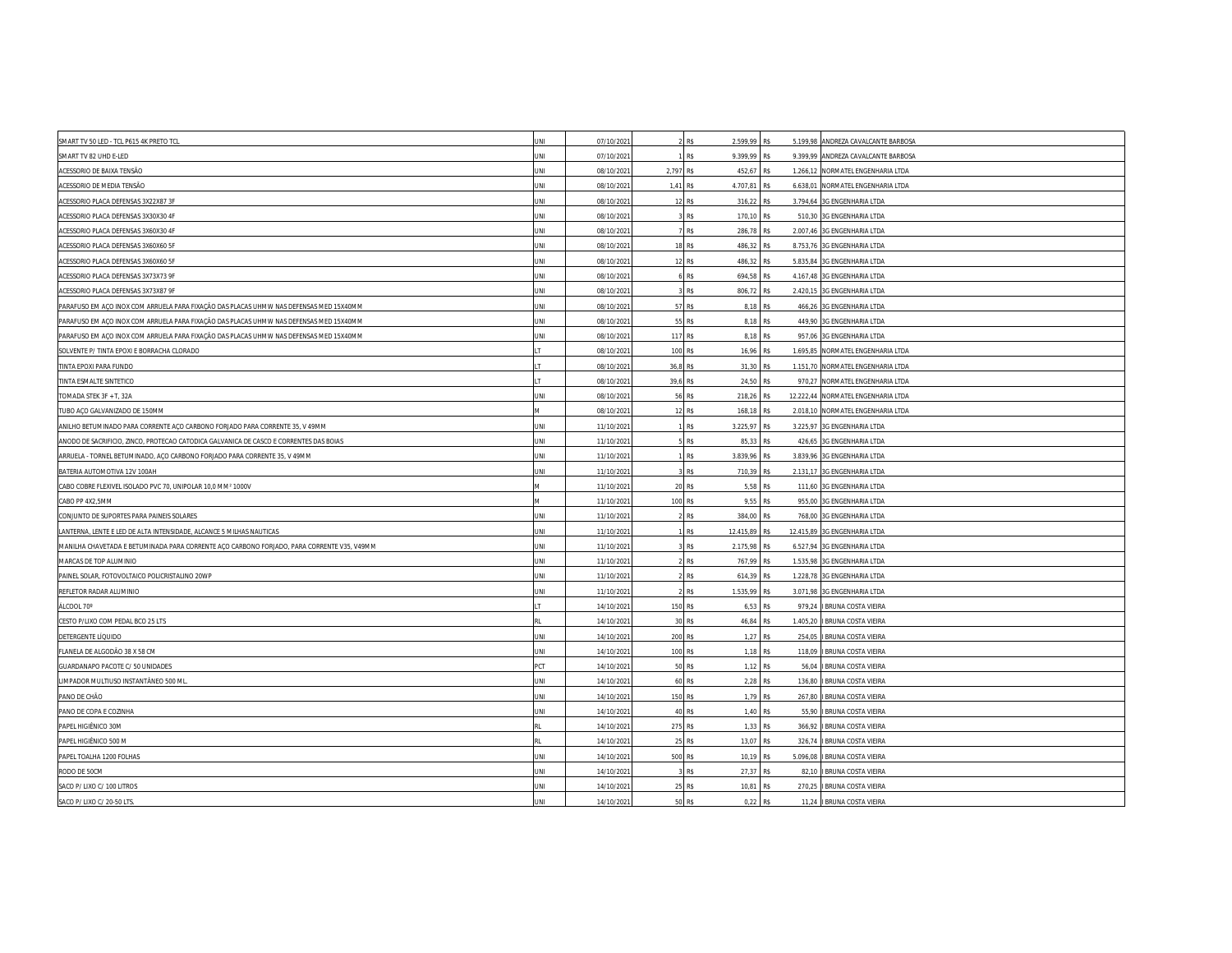| VASSOURA NOVIÇA MULTIUSO                                                              | JNI | 14/10/2021 |         | 25 R\$                      | 6,93 R\$     |          | 173,22   BRUNA COSTA VIEIRA                                   |
|---------------------------------------------------------------------------------------|-----|------------|---------|-----------------------------|--------------|----------|---------------------------------------------------------------|
| DESINFETANTE CONCENTRADO BOMBONA 5L                                                   | INI | 18/10/202  | 300 R\$ |                             | 5,65 R\$     |          | 1.695,00 WELLINGTON IZIDIO DE OLIVEIRA ME                     |
| RODO                                                                                  | JNI | 18/10/202  |         | 20 R\$                      | 20,32<br>R\$ |          | 406,49 EVANIA CARVALHO AGUIAR MAIA - ME                       |
| ADESIVO SEGURANÇA PARACHOQUE - FAIXA REFLETIVA                                        | INI | 19/10/202  |         | <b>R\$</b>                  | 105.70 R\$   |          | 211,40 A RUFINO DE FIGUEREIDO                                 |
| BOMBONA DE SABONETE LIQUIDO                                                           | JNI | 19/10/202  | 200 R\$ |                             | 10,49 R\$    |          | 2.098,60 EVANIA CARVALHO AGUIAR MAIA - ME                     |
| FAIXA REFLETIVA LD E LE                                                               | JNI | 19/10/202  | 25 R\$  |                             | 17,31<br>R\$ |          | 432,75 A RUFINO DE FIGUEREIDO                                 |
| MAÇANETA - PUXADOR GAVETA                                                             | JNI | 19/10/202  |         | <b>R\$</b>                  | 158.44 R\$   |          | 633,76 A RUFINO DE FIGUEREIDO                                 |
| ARRUELA DE COBRE                                                                      | INI | 22/10/202  |         | R\$                         | 11,90 R\$    |          | 11,90 INAE EVANGELISTA RODRIGUES                              |
| <b>BUJÃO DO CARTER</b>                                                                | PCS | 22/10/202  |         | R\$                         | 20,00<br>R\$ |          | 20,00 INAE EVANGELISTA RODRIGUES                              |
| ODORIZADOR DE AMBIENTE                                                                | INI | 22/10/202  | 250 R\$ |                             | 5,91<br>R\$  |          | 1.476,97 PROLIMP PRODUTOS E SERVIÇOS EIRELI                   |
| ALCOOL GEL FRASCO 500ML                                                               | JNI | 25/10/202  | 530 R\$ |                             | 4,59 R\$     |          | 2.432,93 BMP DE SOUSA COMERCIAL EIRELI                        |
| PASTA CATALOGO P/30 SACOS                                                             | JNI | 25/10/202  | 20 R\$  |                             | 10,01<br>R\$ |          | 200,20 PREFERENCIAL DISTRIBUIDORA DE ELETRO-ELETRONICOS LTDA  |
| PASTA PARA DOCUMENTO SANFONADA 12 DIVISÕES                                            | INI | 25/10/202  |         | 20 R\$                      | 13.98 R\$    |          | 279,64 PREFERENCIAL DISTRIBUIDORA DE ELETRO-ELETRONICOS LTDA  |
| UNIDADE DE PROC DIGITAL TZ SUPER 7100                                                 | JNI | 27/10/202  |         | R\$<br>137.000,00 R\$       |              |          | 137.000,00 TECZAP COMERCIO E DISTRIBUIÇÃO LTDA                |
| VENTILADOR DE PAREDE 60CM                                                             | INI | 27/10/202  |         | R\$<br>153,00               |              |          | 764,99 VENTISOL NORDESTE INDUSTRIA E COMERCIO DE VENTILADORES |
| PERFURADOR 40 FOLHAS                                                                  | JNI | 28/10/202  |         | 20 R\$                      | 34,26<br>R\$ |          | 685,20 FORNECER COMERCIO E SERVIÇOS LTDA                      |
| TESOURA GRANDE P/PAPEL                                                                | JNI | 28/10/202  | 60 R\$  |                             | 3,70 R\$     |          | 221,91 PARCO COMERCIO E SERVIÇOS LTDA                         |
| <b>BIELETA DIANT</b>                                                                  | JNI | 29/10/202  |         | R\$<br>148,27               | R\$          |          | 296,54 D MENDONCA LUBRIFICANTES ME                            |
| FLUIDO FREIO DOT4 500 ML                                                              | INI | 29/10/202  |         | R\$                         | 39,90<br>R\$ |          | 119,70 D MENDONCA LUBRIFICANTES ME                            |
| IMOBILIZAÇÕES EM ANDAMENTO                                                            | JNI | 29/10/202  |         | <b>R\$</b><br>366.041.29    | <b>R\$</b>   |          | 366.041,29 BARDELLA S/A INDÚSTRIAS MECÂNICAS                  |
| IMOBILIZAÇÕES EM ANDAMENTO                                                            | JNI | 29/10/202  |         | 367.752,28<br>R\$           | R\$          |          | 367.752,28 BARDELLA S/A INDÚSTRIAS MECÂNICAS                  |
| PASTILHA FREIO DIANT JG                                                               | JNI | 29/10/202  |         | 234,00<br>R\$               | R\$          |          | 234,00 D MENDONCA LUBRIFICANTES ME                            |
| REP MOLA FREIO TRAS                                                                   | JNI | 29/10/202  |         | R\$<br>290,00               | R\$          |          | 580,00 D MENDONCA LUBRIFICANTES ME                            |
| CENTRAL DE MONITORAMENTO DE ALARMES - CENTRAL DE MONITORAMENTO DE ALARMES - INSTALADA | JNI | 01/11/202  |         | R\$<br>15.166,08            | R\$          |          | 15.166,08 TELTEX TECNOLOGIA S/A                               |
| MASSA CORRIDA ACRILICA LATEX 18L                                                      | INI | 01/11/202  | 15      | 92,36<br>R\$                | R\$          |          | 1.385,40 E DE BRITO COMERCIO E SERVIÇOS LTDA - ME             |
| MATERIAIS DE PROCESSAMENTO EM REDE - (GRUPO 2)                                        | INI | 01/11/202  |         | <b>R\$</b><br>90.847.00 R\$ |              |          | 90.847.00 SOLARIS TELEINFORMATICA LTDA - EPP                  |
| SOLVENTE                                                                              |     | 01/11/202  |         | 35 R\$                      | 63,99<br>R\$ |          | 2.239,59 E DE BRITO COMERCIO E SERVIÇOS LTDA - ME             |
| TINTA DEMARCAÇÃO DE TRAFEGO COR AMARELO SINALIZAÇÃO (LATA 18LT)                       | INI | 01/11/2021 |         | R\$<br>234,23               | R\$          |          | 3.513,45 E DE BRITO COMERCIO E SERVIÇOS LTDA - ME             |
| TINTA DEMARCAÇÃO DE TRAFEGO COR BRANCO (LATA 18LT)                                    | INI | 01/11/202  |         | 25 RS                       | 198,34 R\$   |          | 4.958,50 E DE BRITO COMERCIO E SERVIÇOS LTDA - ME             |
| TINTA EPOXI BASE AGUA PARA ALVENARIA COR AMARELO (GALÃO 3,6LT)                        | JNI | 01/11/202  | 20 RS   | 175,67                      | R\$          |          | 3.513,40 E DE BRITO COMERCIO E SERVIÇOS LTDA - ME             |
| INTA EPOXI BASE AGUA PARA ALVENARIA COR AZUL ANJO (GALÃO 3,6LT)                       | INI | 01/11/2021 |         | 10 R\$<br>183,33            | R\$          |          | 1.833,30 E DE BRITO COMERCIO E SERVIÇOS LTDA - ME             |
| TINTA EPOXI BASE AGUA PARA ALVENARIA COR BRANCO NEVE (GALÃO 3,6LT)                    | JNI | 01/11/202  |         | 30 R\$<br>163,65            | R\$          |          | 4.909,50 E DE BRITO COMERCIO E SERVIÇOS LTDA - ME             |
| TINTA EPOXI BASE AGUA PARA ALVENARIA COR PRETO (GALÃO 3,6LT)                          | JNI | 01/11/202  |         | R\$<br>183,96               | R\$          |          | 367,92 E DE BRITO COMERCIO E SERVIÇOS LTDA - ME               |
| INTA EPOXI BASE AGUA PARA ALVENARIA COR VERDE (GALÃO 3,6LT)                           | JNI | 01/11/2021 |         | 10 R\$<br>181,67            | R\$          |          | 1.816,70 E DE BRITO COMERCIO E SERVIÇOS LTDA - ME             |
| TINTA EPOXI BASE AGUA PARA ALVENARIA COR VERMELHO (GALÃO 3,6LT)                       | JNI | 01/11/2021 |         | 15 R\$<br>176,65            | R\$          |          | 2.649,75 E DE BRITO COMERCIO E SERVIÇOS LTDA - ME             |
| TINTA LATEX ACRILICA COR BRANCO GELO FOSCO (LATA 18 LT)                               | JNI | 01/11/202  |         | R\$<br>150,81               | R\$          |          | 754,05 E DE BRITO COMERCIO E SERVIÇOS LTDA - ME               |
| INTA LATEX ACRILICA COR CINZA CIMENTO (LATA 18LT)                                     | INI | 01/11/202  |         | R\$<br>151,35               | R\$          | 3.783,75 | E DE BRITO COMERCIO E SERVIÇOS LTDA - ME                      |
| TINTA LATEX ACRILICA COR MARFIM (LATA 18LT)                                           | JNI | 01/11/2021 |         | R\$<br>150,81               | R\$          |          | 754,05 E DE BRITO COMERCIO E SERVIÇOS LTDA - ME               |
| TINTA LATEX ACRILICA COR PEROLA (LATA 18LT)                                           | JNI | 01/11/202  |         | <b>R\$</b><br>150.81        | R\$          |          | 754,05 E DE BRITO COMERCIO E SERVIÇOS LTDA - ME               |
| VERNIZ PARA CONCRETO E PISO (GALÃO 3,6LITROS)                                         | JNI | 01/11/202  | 20      | 37,83<br>R\$                | R\$          |          | 756,60 E DE BRITO COMERCIO E SERVIÇOS LTDA - ME               |
| TINTA EPOXI BASE AGUA PARA ALVENARIA COR CINZA (GALÃO 3,6LT)                          | INI | 03/11/2021 |         | 20 R\$<br>167,56            | R\$          |          | 3.351,20 E DE BRITO COMERCIO E SERVIÇOS LTDA - ME             |
| TINTA EPOXI BASE AGUA PARA ALVENARIA COR PRETO (GALÃO 3,6LT)                          | INI | 03/11/202  |         | <b>R\$</b>                  | 183,96 R\$   |          | 1.471,68 E DE BRITO COMERCIO E SERVIÇOS LTDA - ME             |
| APARELHO CELULAR - SMARTPHONE                                                         | INI | 04/11/202  |         | 1.413,80<br>R\$             | R\$          |          | 1.413,80 FRANCISCO DE ASSIS HILARIO DOS                       |
| COLA INSTANTÂNEA                                                                      | INI | 04/11/2021 | 50      | R\$                         | 1.40<br>R\$  |          | 70,00 ANDRE V S MORAIS ME                                     |
| RODO DE 50CM                                                                          | JNI | 04/11/2021 |         | 12 R\$                      | 26,15 R\$    |          | 313,76 ANDRE V S MORAIS ME                                    |
|                                                                                       |     |            |         |                             |              |          |                                                               |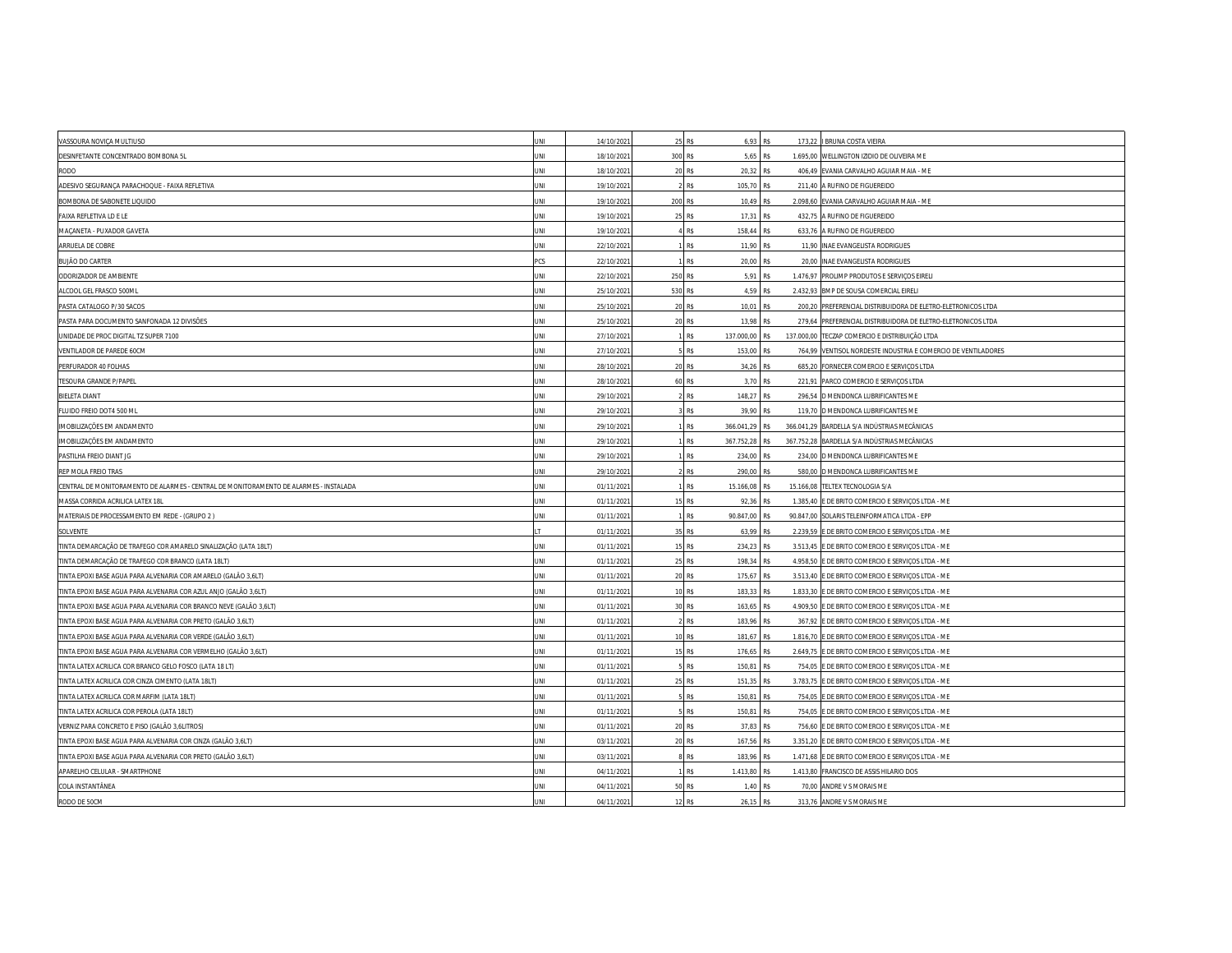| ACESSORIO FIXADOR INOX 45mm X 120mm                                                    | UNI        | 08/11/202  |            | R\$        | 283,50 R\$    |     |          | 1.134,00 3G ENGENHARIA LTDA                               |
|----------------------------------------------------------------------------------------|------------|------------|------------|------------|---------------|-----|----------|-----------------------------------------------------------|
| ACESSORIO FIXADOR INOX 48MM X 120MM                                                    | JNI        | 08/11/202  |            | R\$        | 305,31 R\$    |     |          | 1.221,24 3G ENGENHARIA LTDA                               |
| ACESSORIO- PLACA DE. MED 3x118x22 6F                                                   | JNI        | 08/11/202  | 439,43 R\$ |            | 28,00 R\$     |     |          | 12.304,04 3G ENGENHARIA LTDA                              |
| ACESSORIO PLACA DEFENSAS 3X22X87 3F                                                    | JNI        | 08/11/202  | 12         | R\$        | 316,22 R\$    |     |          | 3.794,64 3G ENGENHARIA LTDA                               |
| ACESSORIO PLACA DEFENSAS 3X30X30 4F                                                    | JNI        | 08/11/2021 |            | R\$        | 170,09 R\$    |     |          | 170,09 3G ENGENHARIA LTDA                                 |
| ACESSORIO PLACA DEFENSAS 3X60X30 4F                                                    | JNI        | 08/11/202  |            | R\$        | 286,78        | R\$ |          | 2.007,46 3G ENGENHARIA LTDA                               |
| ACESSORIO PLACA DEFENSAS 3X60X60 5F                                                    | JNI        | 08/11/202  |            | 12 R\$     | 486,32 R\$    |     |          | 5.835,84 3G ENGENHARIA LTDA                               |
| ACESSORIO PLACA DEFENSAS 3X73X73 9F                                                    | INI        | 08/11/2021 |            | R\$        | 694,58        | R\$ |          | 4.167,48 3G ENGENHARIA LTDA                               |
| ACESSORIO PLACA DEFENSAS 3X73X87 9F                                                    | JNI        | 08/11/202  |            | R\$        | 806,81        | R\$ |          | 2.420,42 3G ENGENHARIA LTDA                               |
| ADITIVO RADNAC T-5                                                                     | INL        | 08/11/202  |            | R\$        | 39,90 R\$     |     |          | 119,70 INAE EVANGELISTA RODRIGUES                         |
| ÁLCOOL 70°                                                                             |            | 08/11/2021 | 150 R\$    |            | 6,70 R\$      |     | 1.004,26 | <b>BRUNA COSTA VIEIRA</b>                                 |
| DETERGENTE LÍQUIDO                                                                     | INI        | 08/11/202  | 200 R\$    |            | 1,27 R\$      |     | 254,03   | I BRUNA COSTA VIEIRA                                      |
| FILTRO AR MOTOR                                                                        | JNI        | 08/11/202  |            | <b>R\$</b> | 198.90 R\$    |     |          | 198,90 INAE EVANGELISTA RODRIGUES                         |
| FILTRO AR MOTOR                                                                        | JNI        | 08/11/202  |            | R\$        | 173,95 R\$    |     |          | 173,95 INAE EVANGELISTA RODRIGUES                         |
| <b>FILTRO CABINE</b>                                                                   | INI        | 08/11/202  |            | R\$        | 59,90 R\$     |     |          | 59,90 INAE EVANGELISTA RODRIGUES                          |
| <b>FILTRO CABINE</b>                                                                   | JNI        | 08/11/202  |            | R\$        | 59,90 R\$     |     |          | 59,90 INAE EVANGELISTA RODRIGUES                          |
| FILTRO COMBUSTIVEL                                                                     | JNI        | 08/11/202  |            | R\$        | 149,90 R\$    |     |          | 149,90 INAE EVANGELISTA RODRIGUES                         |
| FILTRO COMBUSTIVEL                                                                     | JNI        | 08/11/202  |            | R\$        | 149,90 R\$    |     |          | 299,80 INAE EVANGELISTA RODRIGUES                         |
| FILTRO LUBRIFICANTE                                                                    | INI        | 08/11/202  |            | R\$        | 99,90 R\$     |     |          | 99,90 INAE EVANGELISTA RODRIGUES                          |
| FILTRO LUBRIFICANTE                                                                    | <b>INL</b> | 08/11/202  |            | R\$        | 99,90 R\$     |     |          | 99,90 INAE EVANGELISTA RODRIGUES                          |
| FRAGMENTADORA DE PAPEL SECURITY - MODELO SECURITY 120 - 220V                           | JNI        | 08/11/2021 |            | R\$        | 890,00 R\$    |     |          | 1.780,00 EBA OFFICE COM DE MÁQUINAS PARA ESCRITÓRIO LTDA. |
| GUARDANAPO PACOTE C/ 50 UNIDADES                                                       | <b>CT</b>  | 08/11/202  |            | R\$        | 1.25 R\$      |     |          | 62,66   BRUNA COSTA VIEIRA                                |
| LAMPADA PINGO DAGUA                                                                    | INI        | 08/11/202  |            | R\$        | 19,90 R\$     |     |          | 39,80 INAE EVANGELISTA RODRIGUES                          |
| LANTERNA, LENTE E LED DE ALTA INTENSIDADE, ALCANCE 5 MILHAS NAUTICAS                   | JNI        | 08/11/202  |            | R\$        | 12.415,89 R\$ |     |          | 12.415,89 3G ENGENHARIA LTDA                              |
| OLEO MT MONTANA SW30 C/DPF TB                                                          | JNI        | 08/11/202  |            | R\$        | 79,90 R\$     |     |          | 639,20 INAE EVANGELISTA RODRIGUES                         |
| OLEO MT MONTANA SW30 C/DPF TB                                                          | INI        | 08/11/202  |            | RS         | 79.90 R\$     |     |          | 479,40 INAE EVANGELISTA RODRIGUES                         |
| PANO DE CHÃO                                                                           | JNI        | 08/11/202  | 150 R\$    |            | 1,79 R\$      |     |          | 268,81   BRUNA COSTA VIEIRA                               |
| PAPEL HIGIÊNICO 30M                                                                    |            | 08/11/2021 | 1100 R\$   |            | 1,21 R\$      |     |          | 1.327,66 I BRUNA COSTA VIEIRA                             |
| PAPEL HIGIÊNICO 500 M                                                                  |            | 08/11/202  | 200 R\$    |            | 11,04 R\$     |     | 2.207.56 | I BRUNA COSTA VIEIRA                                      |
| PAPEL TOALHA 1200 FOLHAS                                                               | JNI        | 08/11/202  | 500        | R\$        | 10,24 R\$     |     |          | 5.118,60   BRUNA COSTA VIEIRA                             |
| PARAFUSO EM AÇO INOX COM ARRUELA PARA FIXAÇÃO DAS PLACAS UHMW NAS DEFENSAS MED 15X40MM | INI        | 08/11/2021 |            | R\$        | 8,18 R\$      |     |          | 57,26 3G ENGENHARIA LTDA                                  |
| SACO P/ LIXO C/ 100 LITROS                                                             | JNI        | 08/11/202  | 2500 R\$   |            | $0,13$ R\$    |     |          | 312,95   BRUNA COSTA VIEIRA                               |
| SACO P/ LIXO C/ 20-50 LTS.                                                             | JNI        | 08/11/202  | 5000 R\$   |            | 0,13 R\$      |     |          | 671,04   BRUNA COSTA VIEIRA                               |
| VASSOURA NOVIÇA MULTIUSO                                                               | JNI        | 08/11/2021 | 25         | <b>R\$</b> | 7,02 R\$      |     |          | 175,50   BRUNA COSTA VIEIRA                               |
| GARRAFA TERMICA 1LT                                                                    | JNI        | 10/11/202  |            | R\$        | 37,47 R\$     |     |          | 112,40 PAMELA CAROLINE DE ALMEIDA SOLERO                  |
| DISCO FREIO DIANT VENT                                                                 | JNI        | 11/11/202  |            | R\$        | 689,90 R\$    |     |          | 1.379,80 D MENDONCA LUBRIFICANTES ME                      |
| DISCO FREIO TRAS VENT                                                                  | ΙNΙ        | 11/11/2021 |            | R\$        | 879,90 R\$    |     |          | 1.759,80 D MENDONCA LUBRIFICANTES ME                      |
| FLUIDO FREIO DOT4 500 ML                                                               | INI        | 11/11/202  |            | R\$        | 59,90 R\$     |     |          | 179,70 D MENDONCA LUBRIFICANTES ME                        |
| GARRAFÃO DE ÁGUA MINERAL 20 LITROS                                                     | JNI        | 11/11/202  | 400 R\$    |            | 7,47 R\$      |     |          | 2.988,00 RR DISTRIBUIDORA DE BEBIDAS ME                   |
| PASTILHA FREIO DIANT JG                                                                | JNI        | 11/11/202  |            | R\$        | 898,90 R\$    |     |          | 898,90 D MENDONCA LUBRIFICANTES ME                        |
| PASTILHA FREIO TRAS JG                                                                 | JNI        | 11/11/202  |            | R\$        | 989,90 R\$    |     |          | 989,90 D MENDONCA LUBRIFICANTES ME                        |
| SWITCH MIKROTICK CLOUD ROUTER - MODELO Crs309-1g-8s- in                                | INL        | 16/11/202  |            | R\$        | 3.290,00 R\$  |     |          | 6.580,00 ELETRA TECNOLOGIA E INFORMATICA LTDA             |
| CABO DE COBRE NU 50MM                                                                  | INI        | 17/11/202  | 2800 R\$   |            | 41,67 R\$     |     |          | 116.676,00 LICITA ONLINE EIRELI                           |
| CABO FLEX 10MM SORTIDO                                                                 | JNI        | 17/11/202  | 1000 R\$   |            | 8.10          | R₹  |          | 8.100,00 LICITA ONLINE EIRELI                             |
| CABO FLEX 120M SORTIDO                                                                 | JNI        | 17/11/2021 | 4200 R\$   |            | 88,92 R\$     |     |          | 373.464,00 LICITA ONLINE EIRELI                           |
|                                                                                        |            |            |            |            |               |     |          |                                                           |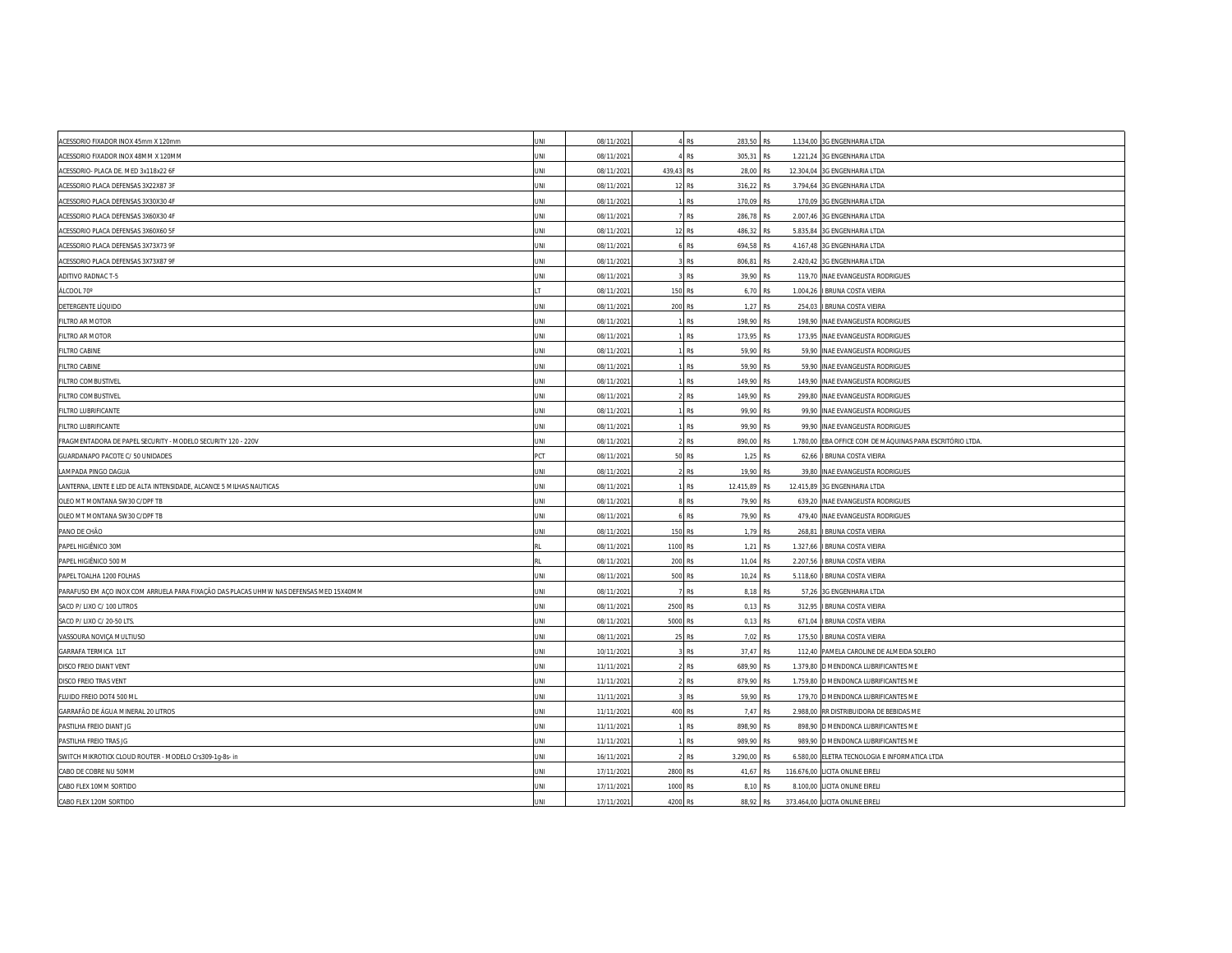| CABO FLEX 16MM SORTIDO                                                                     | JNI        | 17/11/202  | 1000 R\$   | 12,20 R\$                |                 | 12.200,00 LICITA ONLINE EIRELI                            |
|--------------------------------------------------------------------------------------------|------------|------------|------------|--------------------------|-----------------|-----------------------------------------------------------|
| CABO FLEX 4,00MM SORTIDO                                                                   | INI        | 17/11/202  | 1000       | R\$<br>3,40 R\$          | 3.400,00        | LICITA ONLINE EIRELI                                      |
| CABO FLEX 6MM SORTIDO                                                                      | INI        | 17/11/202  | 2000       | 4,76 R\$<br>R\$          |                 | 9.520,00 LICITA ONLINE EIRELI                             |
| CABO REDE UTP 4P AWG CAT6                                                                  | INI        | 17/11/202  | 6000 R\$   | 2.99 R\$                 | 17,940.00       | LICITA ONLINE EIRELI                                      |
| SIRENE INDUSTRIAL SONORA MOTORIZADA - ENGESIG -EG 101                                      | JΝI        | 17/11/202  |            | R\$<br>8.806,84 R\$      | 8.806,84        | TELTEX TECNOLOGIA S/A                                     |
| LICENÇA DE USO DE SOFWARE RENOVAÇÃO ANUAL ADOBE CREATIVE CLOUD                             | JNI        | 19/11/202  |            | R\$<br>4.746,18 R\$      | 9.492,36        | WA SOLUÇÕES TECNOLOGICAS LTDA ME                          |
| <b>BANDEIRA CIPP MED</b>                                                                   | <b>INL</b> | 23/11/202  |            | R\$<br>107,43 R\$        | 537.13          | CBF COMERCIO DE CONFECÇÕES DE BANDEIRAS EIRELI            |
| BANDEIRA DO BRASIL 100 X 070                                                               | INI        | 23/11/202  |            | R\$<br>65,08 R\$         |                 | 325,38 CBF COMERCIO DE CONFECÇÕES DE BANDEIRAS EIRELI     |
| CENTRAL DE MONITORAMENTO DE ALARMES - CENTRAL DE MONITORAMENTO DE ALARMES - INSTALADA      | INI        | 24/11/202  | 8.4        | R\$<br>3.397,60 R\$      | 28.539,84       | TELTEX TECNOLOGIA S/A                                     |
| CONDULETE DE ALUMINIO                                                                      | INI        | 24/11/202  | 18.2       | R\$<br>27,32 R\$         | 497,22          | TELTEX TECNOLOGIA S/A                                     |
| FECHADURA ELETROMAGNETICA - 150 KG                                                         | INI        | 24/11/202  | 16,1       | R\$<br>321,17 R\$        | 5.170,84        | TELTEX TECNOLOGIA S/A                                     |
| ACÚCAR REFINADO                                                                            |            | 26/11/202  | 1000       | R\$<br>3,86 R\$          | 3.857.85        | OMEGA DISTRIBUIDORA DE PRODUTOS ALIMENTICIOS LTDA         |
| <b>BORRIFADOR FRASCO</b>                                                                   |            | 29/11/202  | 23         | R\$<br>3.78 R\$          |                 | 86,94 LUIZ GUSTAVO DA SILVA MATOS                         |
| FILTRO CAMBIO AUTOMATICO                                                                   | INI        | 29/11/202  |            | R\$<br>299,00 R\$        |                 | 299,00 INAE EVANGELISTA RODRIGUES                         |
| IMOBILIZAÇÕES EM ANDAMENTO                                                                 | INI        | 29/11/202  |            | R\$<br>368.903,09        |                 | 368.903,09 BARDELLA S/A INDÚSTRIAS MECÂNICAS              |
| IMOBILIZAÇÕES EM ANDAMENTO                                                                 | INI        | 29/11/2021 |            | R\$<br>369.733,19 R\$    |                 | 369.733,19 BARDELLA S/A INDÚSTRIAS MECÂNICAS              |
| MT VENT RADIAD ETIOS                                                                       | INI        | 29/11/202  |            | <b>R\$</b><br>980,00 R\$ |                 | 980,00 UNIVERSO ELETRONICO LTDA - ME                      |
| OLEO ATF VI MOTUL                                                                          | INI        | 29/11/202  |            | R\$<br>149,90 R\$        |                 | 2.398,40 INAE EVANGELISTA RODRIGUES                       |
| CABO FLEX 2,50MM SORTIDO                                                                   | INI        | 01/12/202  | 2000       | 2,05 R\$<br>R\$          |                 | 4.100,00 LICITA ONLINE EIRELI                             |
| CABO REDE UTP 4P AWG CAT 5E                                                                | JNI        | 01/12/202  | 4000 R\$   | 3.44 R\$                 |                 | 13.760,00 LICITA ONLINE EIRELI                            |
| SWITCH COMUTADOR PACOTE DE DADOS HPE SN2410bM 10GbE 24SFP - Q6M29A                         | INI        | 03/12/202  |            | R\$<br>51.224,50         | R <sup>\$</sup> | 102.449,00 DRIVE A INFORMÁTICA LTDA                       |
| ACESSORIO PLACA DEFENSAS 3X22X87 3F                                                        | INI        | 08/12/2021 |            | 21 R\$<br>316,22 R\$     |                 | 6.640,62 3G ENGENHARIA LTDA                               |
| ACESSORIO PLACA DEFENSAS 3X30X30 4F                                                        | INI        | 08/12/202  |            | R\$<br>170,10 R\$        | 1.020,58        | 3G ENGENHARIA LTDA                                        |
| ACESSORIO PLACA DEFENSAS 3X60X30 4F                                                        | INI        | 08/12/202  |            | R\$<br>286,78 R\$        | 2.867,80        | 3G ENGENHARIA LTDA                                        |
| ACESSORIO PLACA DEFENSAS 3X60X60 5F                                                        | INI        | 08/12/202  |            | 24 R\$<br>486,31 R\$     |                 | 11.671,40 3G ENGENHARIA LTDA                              |
| ACESSORIO PLACA DEFENSAS 3X60X60 5F                                                        | INI        | 08/12/202  | 18         | <b>R\$</b><br>486.31 R\$ |                 | 8.753.60 3G ENGENHARIA LTDA                               |
| ACESSORIO PLACA DEFENSAS 3X73X73 9F                                                        | INI        | 08/12/202  |            | R\$<br>694,58 R\$        | 6.945,80        | 3G ENGENHARIA LTDA                                        |
| ACESSORIO PLACA DEFENSAS 3X73X87 9F                                                        | INI        | 08/12/202  |            | R\$<br>806,85 R\$        | 3.227,38        | 3G ENGENHARIA LTDA                                        |
| ACESSORIO-PAR C ARRU INOX UHMW 15X40                                                       | INI        | 08/12/202  | 144 R\$    | 8.18 R\$                 | 1.177,92        | 3G ENGENHARIA LTDA                                        |
| LANTERNA, LENTE E LED DE ALTA INTENSIDADE, ALC. 5 MILHAS NAUT.                             | INI        | 08/12/202  |            | 12.415,88 R\$<br>R¢      | 12.415,88       | 3G ENGENHARIA LTDA                                        |
| MANILHA CHAVETADA E BETUMINADA PARA CORRENTE AÇO CARBONO FORJADO, PARA CORRENTE V35, V49MM | INI        | 08/12/202  |            | R\$<br>2.175,98          | 4.351,96        | 3G ENGENHARIA LTDA                                        |
| PARAFUSO EM AÇO INOX COM ARRUELA PARA FIXAÇÃO DAS PLACAS UHMW NAS DEFENSAS MED 15X40MM     | INI        | 08/12/202  | 154        | R\$<br>8,18 R\$          | 1.259,72        | 3G ENGENHARIA LTDA                                        |
| PARAFUSO EM AÇO INOX COM ARRUELA PARA FIXAÇÃO DAS PLACAS UHMW NAS DEFENSAS MED 60X110MM    | INI        | 08/12/202  | 436,16 R\$ | 55,17 R\$                | 24.062,76       | 3G ENGENHARIA LTDA                                        |
| PARAFUSO EM AÇO INOX COM ARRUELA PARA FIXAÇÃO DAS PLACAS UHMW NAS DEFENSAS MED 60X110MM    | INI        | 08/12/2021 |            | R\$<br>61,29 R\$         | 490,30          | 3G ENGENHARIA LTDA                                        |
| PARAFUSO EM AÇO INOX COM ARRUELA PARA FIXAÇÃO DAS PLACAS UHMW NAS DEFENSAS MED 60X110MM    | INI        | 08/12/202  | 10         | R\$<br>68,66 R\$         |                 | 686,65 3G ENGENHARIA LTDA                                 |
| ÁLCOOL 70°                                                                                 |            | 13/12/202  | 150 R\$    | 6,76 R\$                 | 1.014,29        | I BRUNA COSTA VIEIRA                                      |
| <b>BALDE PLASTICO 10 L</b>                                                                 | INI        | 13/12/202  |            | R\$<br>4,35 R\$          | 52,20           | ZAPP COMERCIO DE INFORMATICA E SERVICOS LTDA- ME          |
| <b>BALDE PLASTICO 10 L</b>                                                                 | INI        | 13/12/202  | 38         | R\$<br>4,26 R\$          |                 | 161,79 FORNECER COMERCIO E SERVIÇOS LTDA                  |
| CADEIRA PLASTICA COM BRAÇO (NF COMPLEMENTAR)                                               | INI        | 13/12/202  | 50         | <b>R\$</b><br>9.61 R\$   |                 | 480,50 SUPREME ARTIGOS DE PLÁSTICO LTDA                   |
| CAFÉ EM PO - PCT COM 250G                                                                  | PСT        | 13/12/202  | 1500       | 3,57 R\$<br>R\$          |                 | 5.356,90 DISTRIBUIDORA FACANHA COMERCIO DE ALIMENTOS LTDA |
| COPO DESCARTAVEL P/ AGUA (PCT COM 100 UNID)                                                | C1         | 13/12/202  | 1000       | R\$<br>3,36 R\$          |                 | 3.360,00 ZAPP COMERCIO DE INFORMATICA E SERVICOS LTDA- ME |
| DESENGRAXANTE(BOMBONA)                                                                     | INI        | 13/12/202  | 20         | R\$<br>42,00 R\$         |                 | 840,03 COMERCIAL RIOS PRODUTOS DE LIMPEZA                 |
| DETERGENTE CONCENTRADO BOMBONA 5L                                                          |            | 13/12/202  | 20         | R\$<br>9,20 R\$          |                 | 184,00 COMERCIAL RIOS PRODUTOS DE LIMPEZA                 |
| GARRAFÃO DE ÁGUA MINERAL 20 LITROS                                                         | INI        | 13/12/202  | 483 R\$    | 7.47 R\$                 | 3.608.01        | RR DISTRIBUIDORA DE BEBIDAS ME                            |
| GUARDANAPO PACOTE C/ 50 UNIDADES                                                           | <b>CT</b>  | 13/12/2021 | 50         | R\$<br>1,33 R\$          |                 | 66,48   BRUNA COSTA VIEIRA                                |
|                                                                                            |            |            |            |                          |                 |                                                           |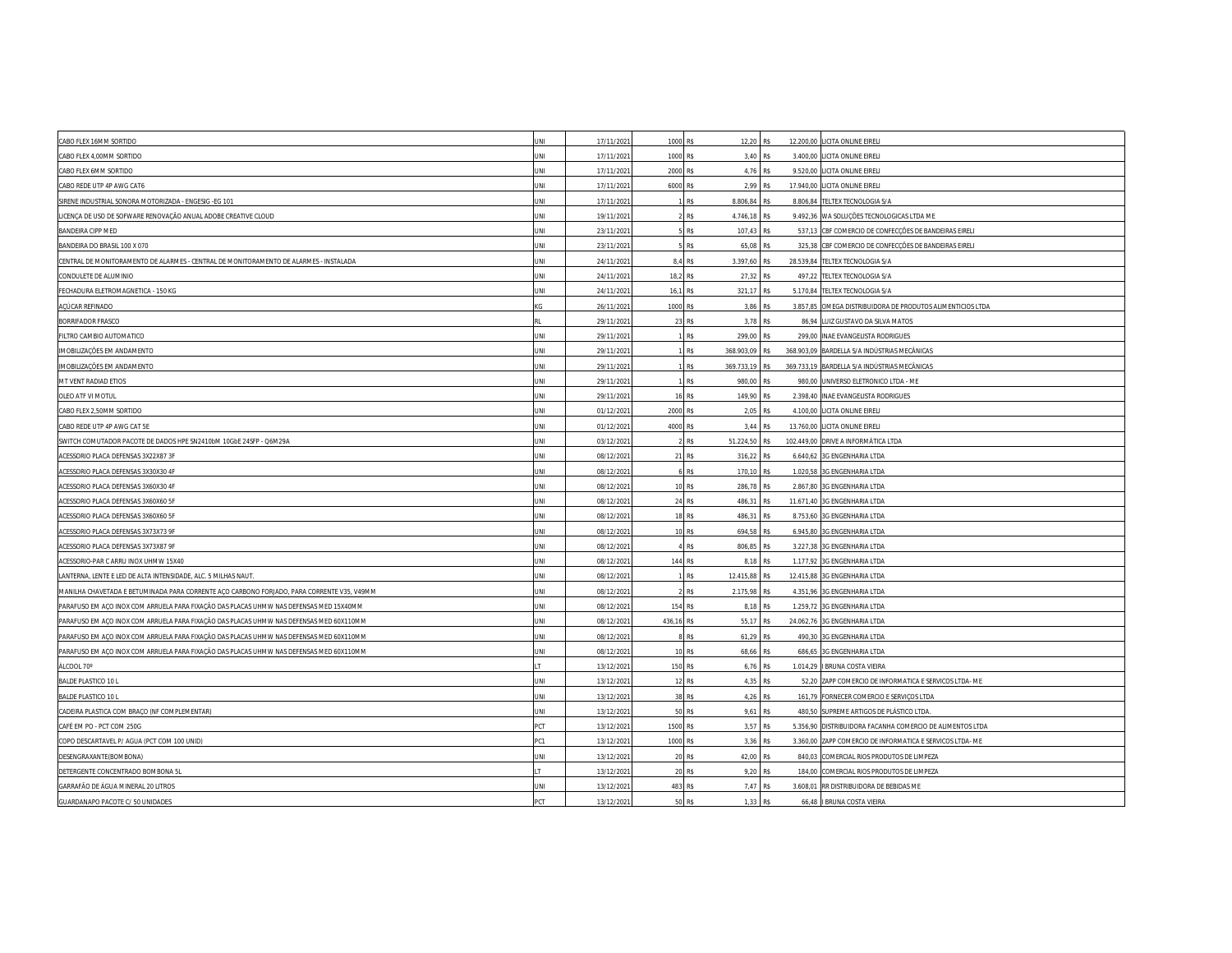| PA DE LIXO BASCULANTE                                                   |            | 13/12/202  |            | R\$<br>27,52 R\$        |                      | 137,60 FORNECER COMERCIO E SERVIÇOS LTDA             |
|-------------------------------------------------------------------------|------------|------------|------------|-------------------------|----------------------|------------------------------------------------------|
| PANO DE CHÃO                                                            | INI        | 13/12/202  | 150        | R\$                     | 1,80 R\$<br>269,37   | I BRUNA COSTA VIEIRA                                 |
| PAPEL HIGIÊNICO 30M                                                     |            | 13/12/202  | 1100 R\$   |                         | 1,15 R\$<br>1.267,31 | I BRUNA COSTA VIEIRA                                 |
| PAPEL HIGIÊNICO 500 M                                                   |            | 13/12/202  | 200        | R\$<br>10.31 R\$        | 2.062.25             | I BRUNA COSTA VIEIRA                                 |
| PAPEL TOALHA 1200 FOLHAS                                                | JΝI        | 13/12/202  | 500        | R\$<br>10,26 R\$        | 5.128,57             | I BRUNA COSTA VIEIRA                                 |
| PEDRA SANITARIA                                                         | JNI        | 13/12/202  | 375        | R\$                     | 1,38 R\$             | 517,50 DELTA INDUSTRIA E COMERCIO EIRELI             |
| SACO P/ LIXO C/ 100 LITROS                                              | JNI        | 13/12/202  | 2500       | R\$                     | 0.11 R\$<br>270.25   | I BRUNA COSTA VIEIRA                                 |
| VASSOURA NOVIÇA MULTIUSO                                                | INI        | 13/12/202  | 25         | R\$                     | 7,02 R\$             | 175,49   BRUNA COSTA VIEIRA                          |
| VASSOURA SANITÁRIA                                                      | <b>INL</b> | 13/12/202  | 30         | R\$                     | 6,08 R\$<br>182,50   | AC FARIAS EVANGELISTA VARIEDADES ME                  |
| ACESSORIO DE BAIXA TENSÃO                                               | <b>INL</b> | 14/12/202  | 5,428      | R\$<br>676,66 R\$       |                      | 3.672,90 NORMATEL ENGENHARIA LTDA                    |
| ACESSORIO- PLACA DE. MED 3x118x22 6F                                    | JNI        | 14/12/202  | 42         | R\$<br>63,89 R\$        | 2.683,51             | 3G ENGENHARIA LTDA                                   |
| ACESSORIO- PLACA DEF. MED 3x89x104 9F                                   | INI        | 14/12/202  | 32         | R\$<br>1.180,90         | 37,788.80            | 3G ENGENHARIA LTDA                                   |
| ACESSORIO PLACA DEFENSAS 3X22X87 3F                                     | JΝI        | 14/12/202  |            | R\$<br>316,22 R\$       | 6.956,84             | 3G ENGENHARIA LTDA                                   |
| ACESSORIO PLACA DEFENSAS 3X73X87 9F                                     | INI        | 14/12/202  |            | R\$<br>806,87 R\$       | 4.841,21             | 3G ENGENHARIA LTDA                                   |
| ARGAMASSA DE ALTA RESIST.                                               |            | 14/12/202  | 500        | R\$                     | 3.49 R\$<br>1.745.40 | NORMATEL ENGENHARIA LTDA                             |
| BLOCO DE CONCRETO 14X19X39CM - VEDAÇÃO                                  | JNI        | 14/12/2021 | 300 R\$    |                         | 2,92 R\$             | 875,46 NORMATEL ENGENHARIA LTDA                      |
| CABO ISOLADO PVC 750 2,5 MM2                                            |            | 14/12/202  | 900 R\$    |                         | 1,53 R\$             | 1.377,29 NORMATEL ENGENHARIA LTDA                    |
| <b>CIMENTO PORTLAND</b>                                                 |            | 14/12/202  | 850        | R\$                     | 0,64 R\$<br>542,89   | NORMATEL ENGENHARIA LTDA                             |
| PELICULA DE INSULFILM                                                   | INI        | 14/12/2021 | 60         | R\$<br>47,43 R\$        | 2.845,72             | NORMATEL ENGENHARIA LTDA                             |
| TRINCHA <sub>2</sub>                                                    | JNI        | 14/12/202  |            | <b>R\$</b>              | 4.83 R\$             | 241,47 NORMATEL ENGENHARIA LTDA                      |
| ASPIRADOR DE PO PROFISSIONAL LIQIDO E SÓLIDO POTENCIA 2400W - MARCA ALT | INI        | 15/12/202  |            | R\$<br>3.151,88 R\$     | 3.151,88             | GIKA COMERCIO SERVIÇO DE FERRAGENS E FERRAMENTA LTDA |
| SERVIÇOS DE TRANSFORMAÇÃO EM ORELHÕES TELEFONICOS INTERATIVOS           | JΝΙ        | 15/12/2021 |            | R\$<br>6.300,00 R\$     |                      | 18.900,00 ANDRE SCARLAZZARI SILVA - ME               |
| BORRIFADOR FRASCO                                                       |            | 16/12/202  |            | R\$                     | 3,63 R\$             | 25,42 PH & B COMERCIO E SERVIÇOS EIRELI - ME         |
| IMOBILIZAÇÕES EM ANDAMENTO                                              | INI        | 16/12/202  |            | R\$<br>448.289,69 R\$   |                      | 448.289,69 BARDELLA S/A INDÚSTRIAS MECÂNICAS         |
| IMOBILIZAÇÕES EM ANDAMENTO                                              | INI        | 16/12/202  |            | 424.709,27 R\$<br>R\$   |                      | 424.709,27 BARDELLA S/A INDÚSTRIAS MECÂNICAS         |
| LUVA P/PROCEDIMENTO CIRÚRGICO                                           |            | 16/12/202  |            | R\$<br>32,37 R\$        | 161.86               | PH & B COMERCIO E SERVIÇOS EIRELI - ME               |
| ACESSORIO DE BAIXA TENSÃO                                               | INI        | 17/12/202  | 48,233     | R\$<br>610,23 R\$       |                      | 29.433,12 NORMATEL ENGENHARIA LTDA                   |
| ACESSORIO DE BAIXA TENSÃO                                               | INI        | 17/12/2021 | 128,754    | R\$<br>544,95 R\$       | 70.164.06            | NORMATEL ENGENHARIA LTDA                             |
| AREIA GROSSA                                                            |            | 17/12/202  |            | R\$<br>65,49 R\$        |                      | 392,96 NORMATEL ENGENHARIA LTDA                      |
| ARGAMASSA COLANTE PRÉ-FABRICADA P/ CERAMICA                             |            | 17/12/202  | 2250,258   | R\$                     | 2,59 R\$<br>5.839,13 | NORMATEL ENGENHARIA LTDA                             |
| BOMBA CENTRIFUGA P=1.5CV                                                | INI        | 17/12/2021 |            | R\$<br>1.077,29 R\$     | 1.077,29             | NORMATEL ENGENHARIA LTDA                             |
| CABO FLEXIVEL TETRAPOLAR 4 X 2,5 mm                                     |            | 17/12/2021 | 149,88     | R\$                     | 4,20 R\$<br>629,38   | NORMATEL ENGENHARIA LTDA                             |
| CABO FLEXIVEL TETRAPOLAR 4 X 2,5 mm                                     |            | 17/12/202  | 150 R\$    |                         | 4,22 R\$             | 632,48 NORMATEL ENGENHARIA LTDA                      |
| CABO ISOLADO PVC 750 2,5 MM2                                            |            | 17/12/2021 | 1297,36    | R\$                     | 1,55 R\$<br>2.013,27 | NORMATEL ENGENHARIA LTDA                             |
| CIMENTO PORTLAND                                                        |            | 17/12/2021 | 1998,123   | RŚ                      | 0,65 R\$             | 1.294,23 NORMATEL ENGENHARIA LTDA                    |
| FECHADURA COMPL. P/ PORTA EXTERNA                                       | <b>INL</b> | 17/12/202  | 10         | <b>R\$</b><br>66.88 R\$ |                      | 668,84 NORMATEL ENGENHARIA LTDA                      |
| LIXA PARA FERRO                                                         | INI        | 17/12/202  | 300        | R\$                     | 2,92 R\$             | 874,74 NORMATEL ENGENHARIA LTDA                      |
| REGISTRO GAVETA OVAL VOLANTE E FLANGE DN 100 PN16                       | <b>INL</b> | 17/12/202  |            | 2.000,83 R\$<br>R\$     |                      | 6.002,50 NORMATEL ENGENHARIA LTDA                    |
| TINTA EPOXI PARA ACABAMENTO                                             |            | 17/12/202  | 90,006     | R\$<br>48,27 R\$        |                      | 4.344,24 NORMATEL ENGENHARIA LTDA                    |
| TINTA ESMALTE SINTETICO                                                 |            | 17/12/202  | 82,791 R\$ | 25,07 R\$               | 2.075,63             | NORMATEL ENGENHARIA LTDA                             |
| TINTA LATEX ACRÍLICA                                                    |            | 17/12/2021 | 359,993    | 17,40 R\$<br>ŞŚ         |                      | 6.265,40 NORMATEL ENGENHARIA LTDA                    |
| TRINCHA 2                                                               | INI        | 17/12/202  | 110        | R\$                     | 4,90 R\$             | 539,18 NORMATEL ENGENHARIA LTDA                      |
| TUBO PVC SOLDÁVEL 25MM                                                  | INI        | 17/12/202  | 180        | R\$                     | 3,19 R\$<br>574,82   | NORMATEL ENGENHARIA LTDA                             |
| TUBO PVC SOLDÁVEL 32MM                                                  | INI        | 17/12/202  | 360        | R\$                     | 7.81 R\$<br>2.813.38 | NORMATEL ENGENHARIA LTDA                             |
| ARRUELA DE COBRE                                                        | JΝΙ        | 20/12/2021 |            | R\$<br>12,90 R\$        |                      | 12,90 INAE EVANGELISTA RODRIGUES                     |
|                                                                         |            |            |            |                         |                      |                                                      |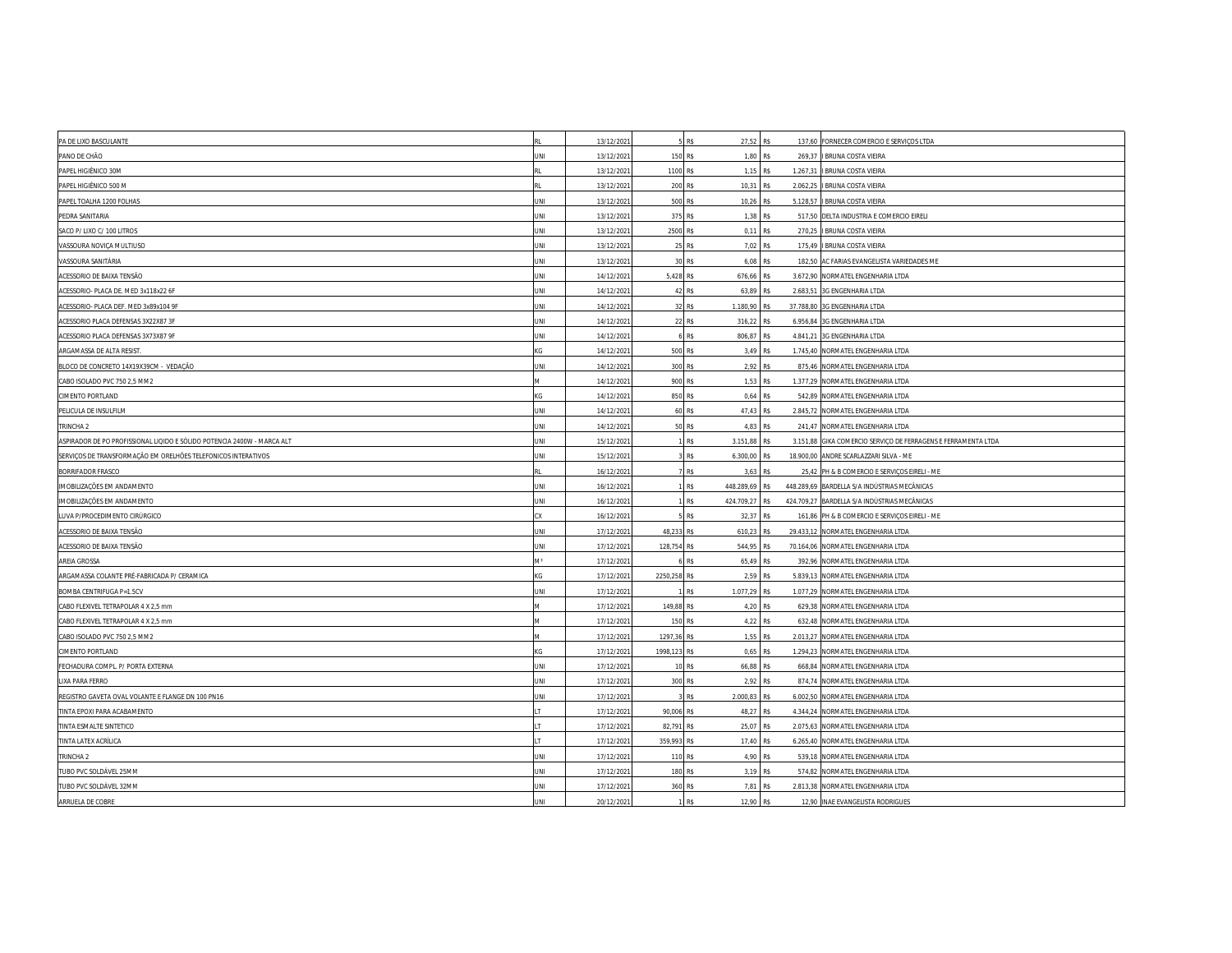| R\$<br>12,90 R\$<br>ARRUELA DE COBRE<br>JNI<br>20/12/2021<br>12,90 INAE EVANGELISTA RODRIGUES<br>20/12/202<br>79,90 R\$<br>FILTRO AR MOTOR<br>INI<br><b>R\$</b><br>79.90<br><b>INAE EVANGELISTA RODRIGUES</b><br>R\$<br>FILTRO AR MOTOR<br>JNI<br>20/12/202<br>79,90 R\$<br>79,90 INAE EVANGELISTA RODRIGUES<br><b>FILTRO CABINE</b><br>20/12/202<br>R\$<br>59,90 R\$<br>59,90 INAE EVANGELISTA RODRIGUES<br>INI<br><b>FILTRO CABINE</b><br>20/12/2021<br>R\$<br>59,90 R\$<br>59,90<br>INAE EVANGELISTA RODRIGUES<br>INI<br>R\$<br><b>FILTRO CABINE</b><br>JNI<br>20/12/202<br>59,90 R\$<br>59,90 INAE EVANGELISTA RODRIGUES<br>20/12/202<br>R\$<br>299,45 R\$<br>FILTRO CAMBIO AUTOMATICO<br>INI<br>299,45 INAE EVANGELISTA RODRIGUES<br>R\$<br>20/12/2021<br>79,90 R\$<br>FILTRO DE COMBUSTIVE<br>CS.<br>79,90 INAE EVANGELISTA RODRIGUES<br>FILTRO DE COMBUSTIVE<br>CS.<br>20/12/2021<br>R\$<br>79,90 R\$<br>79,90 INAE EVANGELISTA RODRIGUES<br>FILTRO DE COMBUSTIVE<br>20/12/202<br>R\$<br>79.90 R\$<br>PCS<br>79,90 INAE EVANGELISTA RODRIGUES<br>20/12/202<br><b>R\$</b><br>59,90 R\$<br>FILTRO LUBRIFICANTE<br>INI<br>59,90<br><b>INAE EVANGELISTA RODRIGUES</b><br>FILTRO LUBRIFICANTE<br><b>INL</b><br>20/12/2021<br>R\$<br>59,90 R\$<br>59.90<br><b>INAE EVANGELISTA RODRIGUES</b><br>FILTRO LUBRIFICANTE<br><b>INL</b><br>20/12/202<br>R\$<br>59,90 R\$<br>59,90 INAE EVANGELISTA RODRIGUES<br>20/12/202<br>R\$<br>1.030,00 R\$<br>1.030,00 UNIVERSO ELETRONICO LTDA - ME<br>MT VENT RADIAD ETIOS<br>JNI<br>OLEO ATF VI MOTUL<br>INI<br>20/12/202<br>R\$<br>149,90 R\$<br>2.398,40<br><b>INAE EVANGELISTA RODRIGUES</b><br>R\$<br>69,90 R\$<br>OLEO MT MAX TURBO TB<br>JΝI<br>20/12/202<br>279,60 INAE EVANGELISTA RODRIGUES<br>OLEO MT MAXON ULTRA 5W30 SM<br>20/12/202<br>R\$<br>69,90 R\$<br><b>INAE EVANGELISTA RODRIGUES</b><br>209,70<br>INI<br>OLEO TOY 5W30 TB<br>20/12/202<br>R\$<br><b>INAE EVANGELISTA RODRIGUES</b><br>69.90 R\$<br>209.70<br>21/12/2021<br>27,199 R\$<br>536,78 R\$<br>14.599,86 NORMATEL ENGENHARIA LTDA<br>ACESSORIO DE BAIXA TENSÃO<br>INI<br>R\$<br>BOBINA DE PAPEL COR AMARELA 57MM X 300M<br>JNI<br>21/12/202<br>22,00 R\$<br>880,00 SUPRIMAX - COMERCIAL LTDA<br>BOMBA CENTRIFUGA P=1.5CV<br>INI<br>21/12/2021<br>R\$<br>1.050,50 R\$<br>3.151,49 NORMATEL ENGENHARIA LTDA<br>21/12/2021<br>R\$<br>CHUVEIRO PLASTICO<br>INI<br>8,24 R\$<br>82,37<br>NORMATEL ENGENHARIA LTDA<br>10<br>LÂMPADA FLUORESCENTE DE 16W<br>21/12/202<br>R\$<br>10,89 R\$<br>544,55<br>NORMATEL ENGENHARIA LTDA<br>JNI<br>R\$<br>INI<br>21/12/202<br>4,00 R\$<br>200,00 SUPRIMAX - COMERCIAL LTDA<br>PRANCHETA DE MADEIRA<br>50<br>SOLVENTE P/ TINTA EPOXI E BORRACHA CLORADO<br>21/12/2021<br>126 R\$<br>16,96 R\$<br>2.136,77<br>NORMATEL ENGENHARIA LTDA<br>TUBO DE PVC RIGIDO PBA DE FoFo DN 150<br>21/12/202<br>72 R\$<br>89,41 R\$<br>6.437,26 NORMATEL ENGENHARIA LTDA<br>21/12/202<br>$\mathsf{RS}$<br>3,17 R\$<br>TUBO PVC SOLDÁVEL 25MM<br>INI<br>190,47 NORMATEL ENGENHARIA LTDA<br>60<br>TUBO PVC SOLDÁVEL 32MM<br>21/12/2021<br>R\$<br>7,80 R\$<br>INI<br>234,03 NORMATEL ENGENHARIA LTDA<br>30<br>R\$<br>DRONE DJI INSPIRE 2<br>JNI<br>22/12/202<br>44.285,00 R\$<br>44.285,00 NW DRONES COMERCIO E MANUTENCAO DE DRONES LTDA<br>PASTILHA FREIO DIANT HILUX SW4<br>22/12/202<br>R\$<br>412,00 R\$<br>UNIVERSO ELETRONICO LTDA - ME<br>INI<br>412,00<br>PITO COMPLETO P/PNEU<br>22/12/2021<br>R\$<br>10,00 R\$<br>40,00 UNIVERSO ELETRONICO LTDA - ME<br>INI<br>R\$<br>6.064,00 UNIVERSO ELETRONICO LTDA - ME<br>PNEU 265/65 R 17 HILUX NOVA<br>INI<br>22/12/202<br>1.516,00 R\$<br>27/12/202<br>RS<br>84,50 R\$<br>VJ SILVA VARIEDADES LTDA<br>QUADRO BRANCO MOLD. PVC 100 X 080 CM<br>INI<br>845.00<br>27/12/202<br>R\$<br>32,43 R\$<br>745,89<br>ALFA COMERCIAL EIRELI<br>REDE P/ PESCA NYLON FIO 20 (ESPESSURA) MALHA 6 COM 100M BCA<br>JΝI<br>23<br>ALFA COMERCIAL EIRELI<br>REDE P/ PESCA NYLON FIO 30 (ESPESSURA) MALHA 10 COM 100M BCA<br>JNI<br>27/12/2021<br>21 R\$<br>58,37 R\$<br>1.225,77<br>27/12/202<br>R\$<br>58.37 R\$<br>REDE P/ PESCA NYLON FIO 30 (ESPESSURA) MALHA 7 COM 100M BCA<br>JNI<br>20<br>1.167,40 ALFA COMERCIAL EIRELI<br>58,37 R\$<br>REDE P/ PESCA NYLON FIO 30 (ESPESSURA) MALHA 9 COM 100M BCA<br>27/12/202<br>R\$<br>875,55<br>ALFA COMERCIAL EIRELI<br>INI<br>15<br>REDE P/ PESCA NYLON FIO 35 (ESPESSURA) MALHA 10 COM 100M BCA<br><b>INL</b><br>27/12/2021<br><b>R\$</b><br>77,83 R\$<br>1.790,09<br>ALFA COMERCIAL EIRELI<br>23<br>REDE P/ PESCA NYLON FIO 40 (ESPESSURA) MALHA 8 COM 100M BCA<br><b>INL</b><br>27/12/202<br>R\$<br>101,18 R\$<br>3.642,48 ALFA COMERCIAL EIRELI<br>27/12/202<br>21 R\$<br>3.541,44<br>ALFA COMERCIAL EIRELI<br>REDE P/ PESCA NYLON FIO 50 (ESPESSURA) MALHA 8 COM 100M BCA<br>JNI<br>168,64 R\$<br>REDE P/ PESCA NYLON FIO 50 (ESPESSURA) MALHA 9 COM 100M BCA<br>INI<br>27/12/202<br>R\$<br>162,16 R\$<br>9.405,28<br>ALFA COMERCIAL EIRELI<br>58<br>73 R\$<br>265,94 R\$<br>19.413,62 ALFA COMERCIAL EIRELI<br>REDE P/ PESCA NYLON FIO 60 (ESPESSURA) MALHA 10 COM 100M BCA<br>JΝI<br>27/12/202<br>REDE P/ PESCA NYLON FIO 70 (ESPESSURA) MALHA 11 COM 100M BCA<br>27/12/202<br>77 R\$<br>324,32 R\$<br>24.972,64<br>ALFA COMERCIAL EIRELI<br>INI<br>REDE P/ PESCA NYLON FIO 70 (ESPESSURA) MALHA 12 COM 100M BCA<br>6.227.00 ALFA COMERCIAL EIRELI<br>INI<br>27/12/202<br>R\$<br>311.35 R\$<br>20<br>CADEIRA GIRATORIA COM BRAÇO - ESPALDAR MÉDIO TECIDO<br>R\$<br>1.526,65 R\$<br>9.159,89 ALBERFLEX INDUSTRIA DE MOVEIS LTDA<br>JΝΙ<br>30/12/2021 |  |  |  |  |
|-----------------------------------------------------------------------------------------------------------------------------------------------------------------------------------------------------------------------------------------------------------------------------------------------------------------------------------------------------------------------------------------------------------------------------------------------------------------------------------------------------------------------------------------------------------------------------------------------------------------------------------------------------------------------------------------------------------------------------------------------------------------------------------------------------------------------------------------------------------------------------------------------------------------------------------------------------------------------------------------------------------------------------------------------------------------------------------------------------------------------------------------------------------------------------------------------------------------------------------------------------------------------------------------------------------------------------------------------------------------------------------------------------------------------------------------------------------------------------------------------------------------------------------------------------------------------------------------------------------------------------------------------------------------------------------------------------------------------------------------------------------------------------------------------------------------------------------------------------------------------------------------------------------------------------------------------------------------------------------------------------------------------------------------------------------------------------------------------------------------------------------------------------------------------------------------------------------------------------------------------------------------------------------------------------------------------------------------------------------------------------------------------------------------------------------------------------------------------------------------------------------------------------------------------------------------------------------------------------------------------------------------------------------------------------------------------------------------------------------------------------------------------------------------------------------------------------------------------------------------------------------------------------------------------------------------------------------------------------------------------------------------------------------------------------------------------------------------------------------------------------------------------------------------------------------------------------------------------------------------------------------------------------------------------------------------------------------------------------------------------------------------------------------------------------------------------------------------------------------------------------------------------------------------------------------------------------------------------------------------------------------------------------------------------------------------------------------------------------------------------------------------------------------------------------------------------------------------------------------------------------------------------------------------------------------------------------------------------------------------------------------------------------------------------------------------------------------------------------------------------------------------------------------------------------------------------------------------------------------------------------------------------------------------------------------------------------------------------------------------------------------------------------------------------------------------------------------------------------------------------------------------------------------------------------------------------------------------------------------------------------------------------------------------------------------------------------------------------------------------------------------------------------------------------------------------------------------------------------------------------------------------------------------------------------------------------------------------------------------------------------------------------------------------------------------------------------------------------------------------------------------------------------------------------------------------------------------------------------------------------------------------------------------------------------------------------------------------------------------------------------------------------------------------------------------------------------------------------------------------------------------------------------------------------------------------------|--|--|--|--|
|                                                                                                                                                                                                                                                                                                                                                                                                                                                                                                                                                                                                                                                                                                                                                                                                                                                                                                                                                                                                                                                                                                                                                                                                                                                                                                                                                                                                                                                                                                                                                                                                                                                                                                                                                                                                                                                                                                                                                                                                                                                                                                                                                                                                                                                                                                                                                                                                                                                                                                                                                                                                                                                                                                                                                                                                                                                                                                                                                                                                                                                                                                                                                                                                                                                                                                                                                                                                                                                                                                                                                                                                                                                                                                                                                                                                                                                                                                                                                                                                                                                                                                                                                                                                                                                                                                                                                                                                                                                                                                                                                                                                                                                                                                                                                                                                                                                                                                                                                                                                                                                                                                                                                                                                                                                                                                                                                                                                                                                                                                                                                                       |  |  |  |  |
|                                                                                                                                                                                                                                                                                                                                                                                                                                                                                                                                                                                                                                                                                                                                                                                                                                                                                                                                                                                                                                                                                                                                                                                                                                                                                                                                                                                                                                                                                                                                                                                                                                                                                                                                                                                                                                                                                                                                                                                                                                                                                                                                                                                                                                                                                                                                                                                                                                                                                                                                                                                                                                                                                                                                                                                                                                                                                                                                                                                                                                                                                                                                                                                                                                                                                                                                                                                                                                                                                                                                                                                                                                                                                                                                                                                                                                                                                                                                                                                                                                                                                                                                                                                                                                                                                                                                                                                                                                                                                                                                                                                                                                                                                                                                                                                                                                                                                                                                                                                                                                                                                                                                                                                                                                                                                                                                                                                                                                                                                                                                                                       |  |  |  |  |
|                                                                                                                                                                                                                                                                                                                                                                                                                                                                                                                                                                                                                                                                                                                                                                                                                                                                                                                                                                                                                                                                                                                                                                                                                                                                                                                                                                                                                                                                                                                                                                                                                                                                                                                                                                                                                                                                                                                                                                                                                                                                                                                                                                                                                                                                                                                                                                                                                                                                                                                                                                                                                                                                                                                                                                                                                                                                                                                                                                                                                                                                                                                                                                                                                                                                                                                                                                                                                                                                                                                                                                                                                                                                                                                                                                                                                                                                                                                                                                                                                                                                                                                                                                                                                                                                                                                                                                                                                                                                                                                                                                                                                                                                                                                                                                                                                                                                                                                                                                                                                                                                                                                                                                                                                                                                                                                                                                                                                                                                                                                                                                       |  |  |  |  |
|                                                                                                                                                                                                                                                                                                                                                                                                                                                                                                                                                                                                                                                                                                                                                                                                                                                                                                                                                                                                                                                                                                                                                                                                                                                                                                                                                                                                                                                                                                                                                                                                                                                                                                                                                                                                                                                                                                                                                                                                                                                                                                                                                                                                                                                                                                                                                                                                                                                                                                                                                                                                                                                                                                                                                                                                                                                                                                                                                                                                                                                                                                                                                                                                                                                                                                                                                                                                                                                                                                                                                                                                                                                                                                                                                                                                                                                                                                                                                                                                                                                                                                                                                                                                                                                                                                                                                                                                                                                                                                                                                                                                                                                                                                                                                                                                                                                                                                                                                                                                                                                                                                                                                                                                                                                                                                                                                                                                                                                                                                                                                                       |  |  |  |  |
|                                                                                                                                                                                                                                                                                                                                                                                                                                                                                                                                                                                                                                                                                                                                                                                                                                                                                                                                                                                                                                                                                                                                                                                                                                                                                                                                                                                                                                                                                                                                                                                                                                                                                                                                                                                                                                                                                                                                                                                                                                                                                                                                                                                                                                                                                                                                                                                                                                                                                                                                                                                                                                                                                                                                                                                                                                                                                                                                                                                                                                                                                                                                                                                                                                                                                                                                                                                                                                                                                                                                                                                                                                                                                                                                                                                                                                                                                                                                                                                                                                                                                                                                                                                                                                                                                                                                                                                                                                                                                                                                                                                                                                                                                                                                                                                                                                                                                                                                                                                                                                                                                                                                                                                                                                                                                                                                                                                                                                                                                                                                                                       |  |  |  |  |
|                                                                                                                                                                                                                                                                                                                                                                                                                                                                                                                                                                                                                                                                                                                                                                                                                                                                                                                                                                                                                                                                                                                                                                                                                                                                                                                                                                                                                                                                                                                                                                                                                                                                                                                                                                                                                                                                                                                                                                                                                                                                                                                                                                                                                                                                                                                                                                                                                                                                                                                                                                                                                                                                                                                                                                                                                                                                                                                                                                                                                                                                                                                                                                                                                                                                                                                                                                                                                                                                                                                                                                                                                                                                                                                                                                                                                                                                                                                                                                                                                                                                                                                                                                                                                                                                                                                                                                                                                                                                                                                                                                                                                                                                                                                                                                                                                                                                                                                                                                                                                                                                                                                                                                                                                                                                                                                                                                                                                                                                                                                                                                       |  |  |  |  |
|                                                                                                                                                                                                                                                                                                                                                                                                                                                                                                                                                                                                                                                                                                                                                                                                                                                                                                                                                                                                                                                                                                                                                                                                                                                                                                                                                                                                                                                                                                                                                                                                                                                                                                                                                                                                                                                                                                                                                                                                                                                                                                                                                                                                                                                                                                                                                                                                                                                                                                                                                                                                                                                                                                                                                                                                                                                                                                                                                                                                                                                                                                                                                                                                                                                                                                                                                                                                                                                                                                                                                                                                                                                                                                                                                                                                                                                                                                                                                                                                                                                                                                                                                                                                                                                                                                                                                                                                                                                                                                                                                                                                                                                                                                                                                                                                                                                                                                                                                                                                                                                                                                                                                                                                                                                                                                                                                                                                                                                                                                                                                                       |  |  |  |  |
|                                                                                                                                                                                                                                                                                                                                                                                                                                                                                                                                                                                                                                                                                                                                                                                                                                                                                                                                                                                                                                                                                                                                                                                                                                                                                                                                                                                                                                                                                                                                                                                                                                                                                                                                                                                                                                                                                                                                                                                                                                                                                                                                                                                                                                                                                                                                                                                                                                                                                                                                                                                                                                                                                                                                                                                                                                                                                                                                                                                                                                                                                                                                                                                                                                                                                                                                                                                                                                                                                                                                                                                                                                                                                                                                                                                                                                                                                                                                                                                                                                                                                                                                                                                                                                                                                                                                                                                                                                                                                                                                                                                                                                                                                                                                                                                                                                                                                                                                                                                                                                                                                                                                                                                                                                                                                                                                                                                                                                                                                                                                                                       |  |  |  |  |
|                                                                                                                                                                                                                                                                                                                                                                                                                                                                                                                                                                                                                                                                                                                                                                                                                                                                                                                                                                                                                                                                                                                                                                                                                                                                                                                                                                                                                                                                                                                                                                                                                                                                                                                                                                                                                                                                                                                                                                                                                                                                                                                                                                                                                                                                                                                                                                                                                                                                                                                                                                                                                                                                                                                                                                                                                                                                                                                                                                                                                                                                                                                                                                                                                                                                                                                                                                                                                                                                                                                                                                                                                                                                                                                                                                                                                                                                                                                                                                                                                                                                                                                                                                                                                                                                                                                                                                                                                                                                                                                                                                                                                                                                                                                                                                                                                                                                                                                                                                                                                                                                                                                                                                                                                                                                                                                                                                                                                                                                                                                                                                       |  |  |  |  |
|                                                                                                                                                                                                                                                                                                                                                                                                                                                                                                                                                                                                                                                                                                                                                                                                                                                                                                                                                                                                                                                                                                                                                                                                                                                                                                                                                                                                                                                                                                                                                                                                                                                                                                                                                                                                                                                                                                                                                                                                                                                                                                                                                                                                                                                                                                                                                                                                                                                                                                                                                                                                                                                                                                                                                                                                                                                                                                                                                                                                                                                                                                                                                                                                                                                                                                                                                                                                                                                                                                                                                                                                                                                                                                                                                                                                                                                                                                                                                                                                                                                                                                                                                                                                                                                                                                                                                                                                                                                                                                                                                                                                                                                                                                                                                                                                                                                                                                                                                                                                                                                                                                                                                                                                                                                                                                                                                                                                                                                                                                                                                                       |  |  |  |  |
|                                                                                                                                                                                                                                                                                                                                                                                                                                                                                                                                                                                                                                                                                                                                                                                                                                                                                                                                                                                                                                                                                                                                                                                                                                                                                                                                                                                                                                                                                                                                                                                                                                                                                                                                                                                                                                                                                                                                                                                                                                                                                                                                                                                                                                                                                                                                                                                                                                                                                                                                                                                                                                                                                                                                                                                                                                                                                                                                                                                                                                                                                                                                                                                                                                                                                                                                                                                                                                                                                                                                                                                                                                                                                                                                                                                                                                                                                                                                                                                                                                                                                                                                                                                                                                                                                                                                                                                                                                                                                                                                                                                                                                                                                                                                                                                                                                                                                                                                                                                                                                                                                                                                                                                                                                                                                                                                                                                                                                                                                                                                                                       |  |  |  |  |
|                                                                                                                                                                                                                                                                                                                                                                                                                                                                                                                                                                                                                                                                                                                                                                                                                                                                                                                                                                                                                                                                                                                                                                                                                                                                                                                                                                                                                                                                                                                                                                                                                                                                                                                                                                                                                                                                                                                                                                                                                                                                                                                                                                                                                                                                                                                                                                                                                                                                                                                                                                                                                                                                                                                                                                                                                                                                                                                                                                                                                                                                                                                                                                                                                                                                                                                                                                                                                                                                                                                                                                                                                                                                                                                                                                                                                                                                                                                                                                                                                                                                                                                                                                                                                                                                                                                                                                                                                                                                                                                                                                                                                                                                                                                                                                                                                                                                                                                                                                                                                                                                                                                                                                                                                                                                                                                                                                                                                                                                                                                                                                       |  |  |  |  |
|                                                                                                                                                                                                                                                                                                                                                                                                                                                                                                                                                                                                                                                                                                                                                                                                                                                                                                                                                                                                                                                                                                                                                                                                                                                                                                                                                                                                                                                                                                                                                                                                                                                                                                                                                                                                                                                                                                                                                                                                                                                                                                                                                                                                                                                                                                                                                                                                                                                                                                                                                                                                                                                                                                                                                                                                                                                                                                                                                                                                                                                                                                                                                                                                                                                                                                                                                                                                                                                                                                                                                                                                                                                                                                                                                                                                                                                                                                                                                                                                                                                                                                                                                                                                                                                                                                                                                                                                                                                                                                                                                                                                                                                                                                                                                                                                                                                                                                                                                                                                                                                                                                                                                                                                                                                                                                                                                                                                                                                                                                                                                                       |  |  |  |  |
|                                                                                                                                                                                                                                                                                                                                                                                                                                                                                                                                                                                                                                                                                                                                                                                                                                                                                                                                                                                                                                                                                                                                                                                                                                                                                                                                                                                                                                                                                                                                                                                                                                                                                                                                                                                                                                                                                                                                                                                                                                                                                                                                                                                                                                                                                                                                                                                                                                                                                                                                                                                                                                                                                                                                                                                                                                                                                                                                                                                                                                                                                                                                                                                                                                                                                                                                                                                                                                                                                                                                                                                                                                                                                                                                                                                                                                                                                                                                                                                                                                                                                                                                                                                                                                                                                                                                                                                                                                                                                                                                                                                                                                                                                                                                                                                                                                                                                                                                                                                                                                                                                                                                                                                                                                                                                                                                                                                                                                                                                                                                                                       |  |  |  |  |
|                                                                                                                                                                                                                                                                                                                                                                                                                                                                                                                                                                                                                                                                                                                                                                                                                                                                                                                                                                                                                                                                                                                                                                                                                                                                                                                                                                                                                                                                                                                                                                                                                                                                                                                                                                                                                                                                                                                                                                                                                                                                                                                                                                                                                                                                                                                                                                                                                                                                                                                                                                                                                                                                                                                                                                                                                                                                                                                                                                                                                                                                                                                                                                                                                                                                                                                                                                                                                                                                                                                                                                                                                                                                                                                                                                                                                                                                                                                                                                                                                                                                                                                                                                                                                                                                                                                                                                                                                                                                                                                                                                                                                                                                                                                                                                                                                                                                                                                                                                                                                                                                                                                                                                                                                                                                                                                                                                                                                                                                                                                                                                       |  |  |  |  |
|                                                                                                                                                                                                                                                                                                                                                                                                                                                                                                                                                                                                                                                                                                                                                                                                                                                                                                                                                                                                                                                                                                                                                                                                                                                                                                                                                                                                                                                                                                                                                                                                                                                                                                                                                                                                                                                                                                                                                                                                                                                                                                                                                                                                                                                                                                                                                                                                                                                                                                                                                                                                                                                                                                                                                                                                                                                                                                                                                                                                                                                                                                                                                                                                                                                                                                                                                                                                                                                                                                                                                                                                                                                                                                                                                                                                                                                                                                                                                                                                                                                                                                                                                                                                                                                                                                                                                                                                                                                                                                                                                                                                                                                                                                                                                                                                                                                                                                                                                                                                                                                                                                                                                                                                                                                                                                                                                                                                                                                                                                                                                                       |  |  |  |  |
|                                                                                                                                                                                                                                                                                                                                                                                                                                                                                                                                                                                                                                                                                                                                                                                                                                                                                                                                                                                                                                                                                                                                                                                                                                                                                                                                                                                                                                                                                                                                                                                                                                                                                                                                                                                                                                                                                                                                                                                                                                                                                                                                                                                                                                                                                                                                                                                                                                                                                                                                                                                                                                                                                                                                                                                                                                                                                                                                                                                                                                                                                                                                                                                                                                                                                                                                                                                                                                                                                                                                                                                                                                                                                                                                                                                                                                                                                                                                                                                                                                                                                                                                                                                                                                                                                                                                                                                                                                                                                                                                                                                                                                                                                                                                                                                                                                                                                                                                                                                                                                                                                                                                                                                                                                                                                                                                                                                                                                                                                                                                                                       |  |  |  |  |
|                                                                                                                                                                                                                                                                                                                                                                                                                                                                                                                                                                                                                                                                                                                                                                                                                                                                                                                                                                                                                                                                                                                                                                                                                                                                                                                                                                                                                                                                                                                                                                                                                                                                                                                                                                                                                                                                                                                                                                                                                                                                                                                                                                                                                                                                                                                                                                                                                                                                                                                                                                                                                                                                                                                                                                                                                                                                                                                                                                                                                                                                                                                                                                                                                                                                                                                                                                                                                                                                                                                                                                                                                                                                                                                                                                                                                                                                                                                                                                                                                                                                                                                                                                                                                                                                                                                                                                                                                                                                                                                                                                                                                                                                                                                                                                                                                                                                                                                                                                                                                                                                                                                                                                                                                                                                                                                                                                                                                                                                                                                                                                       |  |  |  |  |
|                                                                                                                                                                                                                                                                                                                                                                                                                                                                                                                                                                                                                                                                                                                                                                                                                                                                                                                                                                                                                                                                                                                                                                                                                                                                                                                                                                                                                                                                                                                                                                                                                                                                                                                                                                                                                                                                                                                                                                                                                                                                                                                                                                                                                                                                                                                                                                                                                                                                                                                                                                                                                                                                                                                                                                                                                                                                                                                                                                                                                                                                                                                                                                                                                                                                                                                                                                                                                                                                                                                                                                                                                                                                                                                                                                                                                                                                                                                                                                                                                                                                                                                                                                                                                                                                                                                                                                                                                                                                                                                                                                                                                                                                                                                                                                                                                                                                                                                                                                                                                                                                                                                                                                                                                                                                                                                                                                                                                                                                                                                                                                       |  |  |  |  |
|                                                                                                                                                                                                                                                                                                                                                                                                                                                                                                                                                                                                                                                                                                                                                                                                                                                                                                                                                                                                                                                                                                                                                                                                                                                                                                                                                                                                                                                                                                                                                                                                                                                                                                                                                                                                                                                                                                                                                                                                                                                                                                                                                                                                                                                                                                                                                                                                                                                                                                                                                                                                                                                                                                                                                                                                                                                                                                                                                                                                                                                                                                                                                                                                                                                                                                                                                                                                                                                                                                                                                                                                                                                                                                                                                                                                                                                                                                                                                                                                                                                                                                                                                                                                                                                                                                                                                                                                                                                                                                                                                                                                                                                                                                                                                                                                                                                                                                                                                                                                                                                                                                                                                                                                                                                                                                                                                                                                                                                                                                                                                                       |  |  |  |  |
|                                                                                                                                                                                                                                                                                                                                                                                                                                                                                                                                                                                                                                                                                                                                                                                                                                                                                                                                                                                                                                                                                                                                                                                                                                                                                                                                                                                                                                                                                                                                                                                                                                                                                                                                                                                                                                                                                                                                                                                                                                                                                                                                                                                                                                                                                                                                                                                                                                                                                                                                                                                                                                                                                                                                                                                                                                                                                                                                                                                                                                                                                                                                                                                                                                                                                                                                                                                                                                                                                                                                                                                                                                                                                                                                                                                                                                                                                                                                                                                                                                                                                                                                                                                                                                                                                                                                                                                                                                                                                                                                                                                                                                                                                                                                                                                                                                                                                                                                                                                                                                                                                                                                                                                                                                                                                                                                                                                                                                                                                                                                                                       |  |  |  |  |
|                                                                                                                                                                                                                                                                                                                                                                                                                                                                                                                                                                                                                                                                                                                                                                                                                                                                                                                                                                                                                                                                                                                                                                                                                                                                                                                                                                                                                                                                                                                                                                                                                                                                                                                                                                                                                                                                                                                                                                                                                                                                                                                                                                                                                                                                                                                                                                                                                                                                                                                                                                                                                                                                                                                                                                                                                                                                                                                                                                                                                                                                                                                                                                                                                                                                                                                                                                                                                                                                                                                                                                                                                                                                                                                                                                                                                                                                                                                                                                                                                                                                                                                                                                                                                                                                                                                                                                                                                                                                                                                                                                                                                                                                                                                                                                                                                                                                                                                                                                                                                                                                                                                                                                                                                                                                                                                                                                                                                                                                                                                                                                       |  |  |  |  |
|                                                                                                                                                                                                                                                                                                                                                                                                                                                                                                                                                                                                                                                                                                                                                                                                                                                                                                                                                                                                                                                                                                                                                                                                                                                                                                                                                                                                                                                                                                                                                                                                                                                                                                                                                                                                                                                                                                                                                                                                                                                                                                                                                                                                                                                                                                                                                                                                                                                                                                                                                                                                                                                                                                                                                                                                                                                                                                                                                                                                                                                                                                                                                                                                                                                                                                                                                                                                                                                                                                                                                                                                                                                                                                                                                                                                                                                                                                                                                                                                                                                                                                                                                                                                                                                                                                                                                                                                                                                                                                                                                                                                                                                                                                                                                                                                                                                                                                                                                                                                                                                                                                                                                                                                                                                                                                                                                                                                                                                                                                                                                                       |  |  |  |  |
|                                                                                                                                                                                                                                                                                                                                                                                                                                                                                                                                                                                                                                                                                                                                                                                                                                                                                                                                                                                                                                                                                                                                                                                                                                                                                                                                                                                                                                                                                                                                                                                                                                                                                                                                                                                                                                                                                                                                                                                                                                                                                                                                                                                                                                                                                                                                                                                                                                                                                                                                                                                                                                                                                                                                                                                                                                                                                                                                                                                                                                                                                                                                                                                                                                                                                                                                                                                                                                                                                                                                                                                                                                                                                                                                                                                                                                                                                                                                                                                                                                                                                                                                                                                                                                                                                                                                                                                                                                                                                                                                                                                                                                                                                                                                                                                                                                                                                                                                                                                                                                                                                                                                                                                                                                                                                                                                                                                                                                                                                                                                                                       |  |  |  |  |
|                                                                                                                                                                                                                                                                                                                                                                                                                                                                                                                                                                                                                                                                                                                                                                                                                                                                                                                                                                                                                                                                                                                                                                                                                                                                                                                                                                                                                                                                                                                                                                                                                                                                                                                                                                                                                                                                                                                                                                                                                                                                                                                                                                                                                                                                                                                                                                                                                                                                                                                                                                                                                                                                                                                                                                                                                                                                                                                                                                                                                                                                                                                                                                                                                                                                                                                                                                                                                                                                                                                                                                                                                                                                                                                                                                                                                                                                                                                                                                                                                                                                                                                                                                                                                                                                                                                                                                                                                                                                                                                                                                                                                                                                                                                                                                                                                                                                                                                                                                                                                                                                                                                                                                                                                                                                                                                                                                                                                                                                                                                                                                       |  |  |  |  |
|                                                                                                                                                                                                                                                                                                                                                                                                                                                                                                                                                                                                                                                                                                                                                                                                                                                                                                                                                                                                                                                                                                                                                                                                                                                                                                                                                                                                                                                                                                                                                                                                                                                                                                                                                                                                                                                                                                                                                                                                                                                                                                                                                                                                                                                                                                                                                                                                                                                                                                                                                                                                                                                                                                                                                                                                                                                                                                                                                                                                                                                                                                                                                                                                                                                                                                                                                                                                                                                                                                                                                                                                                                                                                                                                                                                                                                                                                                                                                                                                                                                                                                                                                                                                                                                                                                                                                                                                                                                                                                                                                                                                                                                                                                                                                                                                                                                                                                                                                                                                                                                                                                                                                                                                                                                                                                                                                                                                                                                                                                                                                                       |  |  |  |  |
|                                                                                                                                                                                                                                                                                                                                                                                                                                                                                                                                                                                                                                                                                                                                                                                                                                                                                                                                                                                                                                                                                                                                                                                                                                                                                                                                                                                                                                                                                                                                                                                                                                                                                                                                                                                                                                                                                                                                                                                                                                                                                                                                                                                                                                                                                                                                                                                                                                                                                                                                                                                                                                                                                                                                                                                                                                                                                                                                                                                                                                                                                                                                                                                                                                                                                                                                                                                                                                                                                                                                                                                                                                                                                                                                                                                                                                                                                                                                                                                                                                                                                                                                                                                                                                                                                                                                                                                                                                                                                                                                                                                                                                                                                                                                                                                                                                                                                                                                                                                                                                                                                                                                                                                                                                                                                                                                                                                                                                                                                                                                                                       |  |  |  |  |
|                                                                                                                                                                                                                                                                                                                                                                                                                                                                                                                                                                                                                                                                                                                                                                                                                                                                                                                                                                                                                                                                                                                                                                                                                                                                                                                                                                                                                                                                                                                                                                                                                                                                                                                                                                                                                                                                                                                                                                                                                                                                                                                                                                                                                                                                                                                                                                                                                                                                                                                                                                                                                                                                                                                                                                                                                                                                                                                                                                                                                                                                                                                                                                                                                                                                                                                                                                                                                                                                                                                                                                                                                                                                                                                                                                                                                                                                                                                                                                                                                                                                                                                                                                                                                                                                                                                                                                                                                                                                                                                                                                                                                                                                                                                                                                                                                                                                                                                                                                                                                                                                                                                                                                                                                                                                                                                                                                                                                                                                                                                                                                       |  |  |  |  |
|                                                                                                                                                                                                                                                                                                                                                                                                                                                                                                                                                                                                                                                                                                                                                                                                                                                                                                                                                                                                                                                                                                                                                                                                                                                                                                                                                                                                                                                                                                                                                                                                                                                                                                                                                                                                                                                                                                                                                                                                                                                                                                                                                                                                                                                                                                                                                                                                                                                                                                                                                                                                                                                                                                                                                                                                                                                                                                                                                                                                                                                                                                                                                                                                                                                                                                                                                                                                                                                                                                                                                                                                                                                                                                                                                                                                                                                                                                                                                                                                                                                                                                                                                                                                                                                                                                                                                                                                                                                                                                                                                                                                                                                                                                                                                                                                                                                                                                                                                                                                                                                                                                                                                                                                                                                                                                                                                                                                                                                                                                                                                                       |  |  |  |  |
|                                                                                                                                                                                                                                                                                                                                                                                                                                                                                                                                                                                                                                                                                                                                                                                                                                                                                                                                                                                                                                                                                                                                                                                                                                                                                                                                                                                                                                                                                                                                                                                                                                                                                                                                                                                                                                                                                                                                                                                                                                                                                                                                                                                                                                                                                                                                                                                                                                                                                                                                                                                                                                                                                                                                                                                                                                                                                                                                                                                                                                                                                                                                                                                                                                                                                                                                                                                                                                                                                                                                                                                                                                                                                                                                                                                                                                                                                                                                                                                                                                                                                                                                                                                                                                                                                                                                                                                                                                                                                                                                                                                                                                                                                                                                                                                                                                                                                                                                                                                                                                                                                                                                                                                                                                                                                                                                                                                                                                                                                                                                                                       |  |  |  |  |
|                                                                                                                                                                                                                                                                                                                                                                                                                                                                                                                                                                                                                                                                                                                                                                                                                                                                                                                                                                                                                                                                                                                                                                                                                                                                                                                                                                                                                                                                                                                                                                                                                                                                                                                                                                                                                                                                                                                                                                                                                                                                                                                                                                                                                                                                                                                                                                                                                                                                                                                                                                                                                                                                                                                                                                                                                                                                                                                                                                                                                                                                                                                                                                                                                                                                                                                                                                                                                                                                                                                                                                                                                                                                                                                                                                                                                                                                                                                                                                                                                                                                                                                                                                                                                                                                                                                                                                                                                                                                                                                                                                                                                                                                                                                                                                                                                                                                                                                                                                                                                                                                                                                                                                                                                                                                                                                                                                                                                                                                                                                                                                       |  |  |  |  |
|                                                                                                                                                                                                                                                                                                                                                                                                                                                                                                                                                                                                                                                                                                                                                                                                                                                                                                                                                                                                                                                                                                                                                                                                                                                                                                                                                                                                                                                                                                                                                                                                                                                                                                                                                                                                                                                                                                                                                                                                                                                                                                                                                                                                                                                                                                                                                                                                                                                                                                                                                                                                                                                                                                                                                                                                                                                                                                                                                                                                                                                                                                                                                                                                                                                                                                                                                                                                                                                                                                                                                                                                                                                                                                                                                                                                                                                                                                                                                                                                                                                                                                                                                                                                                                                                                                                                                                                                                                                                                                                                                                                                                                                                                                                                                                                                                                                                                                                                                                                                                                                                                                                                                                                                                                                                                                                                                                                                                                                                                                                                                                       |  |  |  |  |
|                                                                                                                                                                                                                                                                                                                                                                                                                                                                                                                                                                                                                                                                                                                                                                                                                                                                                                                                                                                                                                                                                                                                                                                                                                                                                                                                                                                                                                                                                                                                                                                                                                                                                                                                                                                                                                                                                                                                                                                                                                                                                                                                                                                                                                                                                                                                                                                                                                                                                                                                                                                                                                                                                                                                                                                                                                                                                                                                                                                                                                                                                                                                                                                                                                                                                                                                                                                                                                                                                                                                                                                                                                                                                                                                                                                                                                                                                                                                                                                                                                                                                                                                                                                                                                                                                                                                                                                                                                                                                                                                                                                                                                                                                                                                                                                                                                                                                                                                                                                                                                                                                                                                                                                                                                                                                                                                                                                                                                                                                                                                                                       |  |  |  |  |
|                                                                                                                                                                                                                                                                                                                                                                                                                                                                                                                                                                                                                                                                                                                                                                                                                                                                                                                                                                                                                                                                                                                                                                                                                                                                                                                                                                                                                                                                                                                                                                                                                                                                                                                                                                                                                                                                                                                                                                                                                                                                                                                                                                                                                                                                                                                                                                                                                                                                                                                                                                                                                                                                                                                                                                                                                                                                                                                                                                                                                                                                                                                                                                                                                                                                                                                                                                                                                                                                                                                                                                                                                                                                                                                                                                                                                                                                                                                                                                                                                                                                                                                                                                                                                                                                                                                                                                                                                                                                                                                                                                                                                                                                                                                                                                                                                                                                                                                                                                                                                                                                                                                                                                                                                                                                                                                                                                                                                                                                                                                                                                       |  |  |  |  |
|                                                                                                                                                                                                                                                                                                                                                                                                                                                                                                                                                                                                                                                                                                                                                                                                                                                                                                                                                                                                                                                                                                                                                                                                                                                                                                                                                                                                                                                                                                                                                                                                                                                                                                                                                                                                                                                                                                                                                                                                                                                                                                                                                                                                                                                                                                                                                                                                                                                                                                                                                                                                                                                                                                                                                                                                                                                                                                                                                                                                                                                                                                                                                                                                                                                                                                                                                                                                                                                                                                                                                                                                                                                                                                                                                                                                                                                                                                                                                                                                                                                                                                                                                                                                                                                                                                                                                                                                                                                                                                                                                                                                                                                                                                                                                                                                                                                                                                                                                                                                                                                                                                                                                                                                                                                                                                                                                                                                                                                                                                                                                                       |  |  |  |  |
|                                                                                                                                                                                                                                                                                                                                                                                                                                                                                                                                                                                                                                                                                                                                                                                                                                                                                                                                                                                                                                                                                                                                                                                                                                                                                                                                                                                                                                                                                                                                                                                                                                                                                                                                                                                                                                                                                                                                                                                                                                                                                                                                                                                                                                                                                                                                                                                                                                                                                                                                                                                                                                                                                                                                                                                                                                                                                                                                                                                                                                                                                                                                                                                                                                                                                                                                                                                                                                                                                                                                                                                                                                                                                                                                                                                                                                                                                                                                                                                                                                                                                                                                                                                                                                                                                                                                                                                                                                                                                                                                                                                                                                                                                                                                                                                                                                                                                                                                                                                                                                                                                                                                                                                                                                                                                                                                                                                                                                                                                                                                                                       |  |  |  |  |
|                                                                                                                                                                                                                                                                                                                                                                                                                                                                                                                                                                                                                                                                                                                                                                                                                                                                                                                                                                                                                                                                                                                                                                                                                                                                                                                                                                                                                                                                                                                                                                                                                                                                                                                                                                                                                                                                                                                                                                                                                                                                                                                                                                                                                                                                                                                                                                                                                                                                                                                                                                                                                                                                                                                                                                                                                                                                                                                                                                                                                                                                                                                                                                                                                                                                                                                                                                                                                                                                                                                                                                                                                                                                                                                                                                                                                                                                                                                                                                                                                                                                                                                                                                                                                                                                                                                                                                                                                                                                                                                                                                                                                                                                                                                                                                                                                                                                                                                                                                                                                                                                                                                                                                                                                                                                                                                                                                                                                                                                                                                                                                       |  |  |  |  |
|                                                                                                                                                                                                                                                                                                                                                                                                                                                                                                                                                                                                                                                                                                                                                                                                                                                                                                                                                                                                                                                                                                                                                                                                                                                                                                                                                                                                                                                                                                                                                                                                                                                                                                                                                                                                                                                                                                                                                                                                                                                                                                                                                                                                                                                                                                                                                                                                                                                                                                                                                                                                                                                                                                                                                                                                                                                                                                                                                                                                                                                                                                                                                                                                                                                                                                                                                                                                                                                                                                                                                                                                                                                                                                                                                                                                                                                                                                                                                                                                                                                                                                                                                                                                                                                                                                                                                                                                                                                                                                                                                                                                                                                                                                                                                                                                                                                                                                                                                                                                                                                                                                                                                                                                                                                                                                                                                                                                                                                                                                                                                                       |  |  |  |  |
|                                                                                                                                                                                                                                                                                                                                                                                                                                                                                                                                                                                                                                                                                                                                                                                                                                                                                                                                                                                                                                                                                                                                                                                                                                                                                                                                                                                                                                                                                                                                                                                                                                                                                                                                                                                                                                                                                                                                                                                                                                                                                                                                                                                                                                                                                                                                                                                                                                                                                                                                                                                                                                                                                                                                                                                                                                                                                                                                                                                                                                                                                                                                                                                                                                                                                                                                                                                                                                                                                                                                                                                                                                                                                                                                                                                                                                                                                                                                                                                                                                                                                                                                                                                                                                                                                                                                                                                                                                                                                                                                                                                                                                                                                                                                                                                                                                                                                                                                                                                                                                                                                                                                                                                                                                                                                                                                                                                                                                                                                                                                                                       |  |  |  |  |
|                                                                                                                                                                                                                                                                                                                                                                                                                                                                                                                                                                                                                                                                                                                                                                                                                                                                                                                                                                                                                                                                                                                                                                                                                                                                                                                                                                                                                                                                                                                                                                                                                                                                                                                                                                                                                                                                                                                                                                                                                                                                                                                                                                                                                                                                                                                                                                                                                                                                                                                                                                                                                                                                                                                                                                                                                                                                                                                                                                                                                                                                                                                                                                                                                                                                                                                                                                                                                                                                                                                                                                                                                                                                                                                                                                                                                                                                                                                                                                                                                                                                                                                                                                                                                                                                                                                                                                                                                                                                                                                                                                                                                                                                                                                                                                                                                                                                                                                                                                                                                                                                                                                                                                                                                                                                                                                                                                                                                                                                                                                                                                       |  |  |  |  |
|                                                                                                                                                                                                                                                                                                                                                                                                                                                                                                                                                                                                                                                                                                                                                                                                                                                                                                                                                                                                                                                                                                                                                                                                                                                                                                                                                                                                                                                                                                                                                                                                                                                                                                                                                                                                                                                                                                                                                                                                                                                                                                                                                                                                                                                                                                                                                                                                                                                                                                                                                                                                                                                                                                                                                                                                                                                                                                                                                                                                                                                                                                                                                                                                                                                                                                                                                                                                                                                                                                                                                                                                                                                                                                                                                                                                                                                                                                                                                                                                                                                                                                                                                                                                                                                                                                                                                                                                                                                                                                                                                                                                                                                                                                                                                                                                                                                                                                                                                                                                                                                                                                                                                                                                                                                                                                                                                                                                                                                                                                                                                                       |  |  |  |  |
|                                                                                                                                                                                                                                                                                                                                                                                                                                                                                                                                                                                                                                                                                                                                                                                                                                                                                                                                                                                                                                                                                                                                                                                                                                                                                                                                                                                                                                                                                                                                                                                                                                                                                                                                                                                                                                                                                                                                                                                                                                                                                                                                                                                                                                                                                                                                                                                                                                                                                                                                                                                                                                                                                                                                                                                                                                                                                                                                                                                                                                                                                                                                                                                                                                                                                                                                                                                                                                                                                                                                                                                                                                                                                                                                                                                                                                                                                                                                                                                                                                                                                                                                                                                                                                                                                                                                                                                                                                                                                                                                                                                                                                                                                                                                                                                                                                                                                                                                                                                                                                                                                                                                                                                                                                                                                                                                                                                                                                                                                                                                                                       |  |  |  |  |
|                                                                                                                                                                                                                                                                                                                                                                                                                                                                                                                                                                                                                                                                                                                                                                                                                                                                                                                                                                                                                                                                                                                                                                                                                                                                                                                                                                                                                                                                                                                                                                                                                                                                                                                                                                                                                                                                                                                                                                                                                                                                                                                                                                                                                                                                                                                                                                                                                                                                                                                                                                                                                                                                                                                                                                                                                                                                                                                                                                                                                                                                                                                                                                                                                                                                                                                                                                                                                                                                                                                                                                                                                                                                                                                                                                                                                                                                                                                                                                                                                                                                                                                                                                                                                                                                                                                                                                                                                                                                                                                                                                                                                                                                                                                                                                                                                                                                                                                                                                                                                                                                                                                                                                                                                                                                                                                                                                                                                                                                                                                                                                       |  |  |  |  |
|                                                                                                                                                                                                                                                                                                                                                                                                                                                                                                                                                                                                                                                                                                                                                                                                                                                                                                                                                                                                                                                                                                                                                                                                                                                                                                                                                                                                                                                                                                                                                                                                                                                                                                                                                                                                                                                                                                                                                                                                                                                                                                                                                                                                                                                                                                                                                                                                                                                                                                                                                                                                                                                                                                                                                                                                                                                                                                                                                                                                                                                                                                                                                                                                                                                                                                                                                                                                                                                                                                                                                                                                                                                                                                                                                                                                                                                                                                                                                                                                                                                                                                                                                                                                                                                                                                                                                                                                                                                                                                                                                                                                                                                                                                                                                                                                                                                                                                                                                                                                                                                                                                                                                                                                                                                                                                                                                                                                                                                                                                                                                                       |  |  |  |  |
|                                                                                                                                                                                                                                                                                                                                                                                                                                                                                                                                                                                                                                                                                                                                                                                                                                                                                                                                                                                                                                                                                                                                                                                                                                                                                                                                                                                                                                                                                                                                                                                                                                                                                                                                                                                                                                                                                                                                                                                                                                                                                                                                                                                                                                                                                                                                                                                                                                                                                                                                                                                                                                                                                                                                                                                                                                                                                                                                                                                                                                                                                                                                                                                                                                                                                                                                                                                                                                                                                                                                                                                                                                                                                                                                                                                                                                                                                                                                                                                                                                                                                                                                                                                                                                                                                                                                                                                                                                                                                                                                                                                                                                                                                                                                                                                                                                                                                                                                                                                                                                                                                                                                                                                                                                                                                                                                                                                                                                                                                                                                                                       |  |  |  |  |